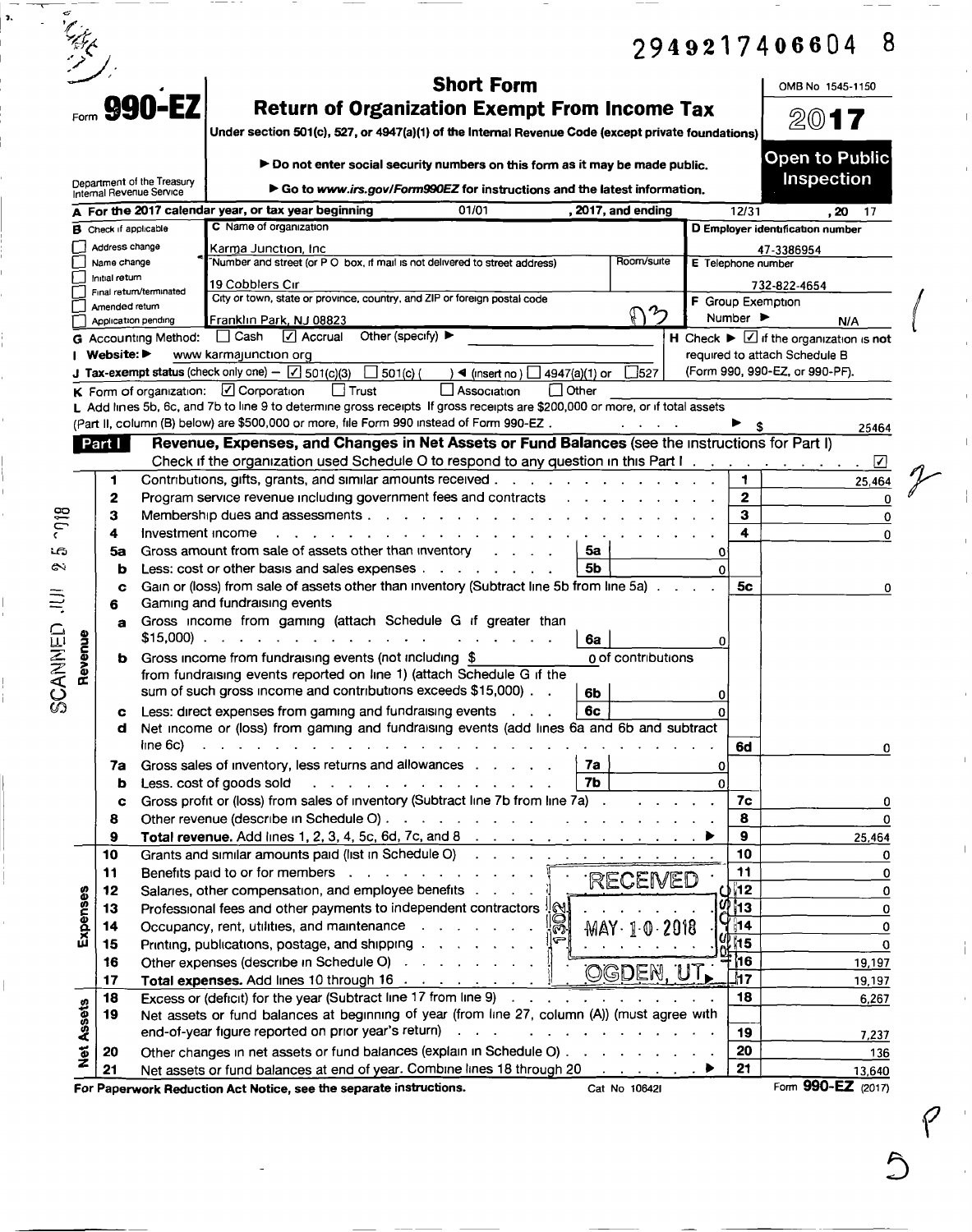| <b>Balance Sheets (see the instructions for Part II)</b><br>Part II<br>Check if the organization used Schedule O to respond to any question in this Part II                                                                                                                                                                                                                      |                                                      |                                                                   |                                                                                                  |                  | Page                                                                                               |
|----------------------------------------------------------------------------------------------------------------------------------------------------------------------------------------------------------------------------------------------------------------------------------------------------------------------------------------------------------------------------------|------------------------------------------------------|-------------------------------------------------------------------|--------------------------------------------------------------------------------------------------|------------------|----------------------------------------------------------------------------------------------------|
|                                                                                                                                                                                                                                                                                                                                                                                  |                                                      |                                                                   |                                                                                                  |                  |                                                                                                    |
|                                                                                                                                                                                                                                                                                                                                                                                  |                                                      |                                                                   |                                                                                                  |                  |                                                                                                    |
|                                                                                                                                                                                                                                                                                                                                                                                  |                                                      |                                                                   | (A) Beginning of year                                                                            |                  | (B) End of year                                                                                    |
| Cash, savings, and investments                                                                                                                                                                                                                                                                                                                                                   |                                                      |                                                                   | $7,237$ 22                                                                                       |                  | 13,640                                                                                             |
| Land and buildings. $\ldots$<br>Other assets (describe in Schedule O)                                                                                                                                                                                                                                                                                                            |                                                      |                                                                   |                                                                                                  | 0 23<br>0 24     | 0                                                                                                  |
| Total assets                                                                                                                                                                                                                                                                                                                                                                     |                                                      |                                                                   | 7,237 25                                                                                         |                  | 0                                                                                                  |
| Total liabilities (describe in Schedule O)                                                                                                                                                                                                                                                                                                                                       |                                                      |                                                                   |                                                                                                  | 0 26             | 13.640<br>0                                                                                        |
| Net assets or fund balances (line 27-of column (B) must agree with line 21)------                                                                                                                                                                                                                                                                                                |                                                      |                                                                   | -7 <del>,</del> 237 <b>27</b>                                                                    |                  | 13,640                                                                                             |
| Statement of Program Service Accomplishments (see the instructions for Part III)<br><b>Part III</b><br>Check if the organization used Schedule O to respond to any question in this Part III<br>What is the organization's primary exempt purpose? See Schedule O<br>Describe the organization's program service accomplishments for each of its three largest program services, |                                                      |                                                                   | $\sim$ $\sqrt{ }$                                                                                |                  | <b>Expenses</b><br>(Required for section<br>501(c)(3) and 501(c)(4)<br>organizations, optional for |
| as measured by expenses. In a clear and concise manner, describe the services provided, the number of<br>persons benefited, and other relevant information for each program title.                                                                                                                                                                                               |                                                      |                                                                   |                                                                                                  | others )         |                                                                                                    |
| Provided basic needs to individuals and families in need                                                                                                                                                                                                                                                                                                                         |                                                      |                                                                   |                                                                                                  |                  |                                                                                                    |
|                                                                                                                                                                                                                                                                                                                                                                                  |                                                      |                                                                   |                                                                                                  |                  |                                                                                                    |
| (Grants \$                                                                                                                                                                                                                                                                                                                                                                       |                                                      | ) If this amount includes foreign grants, check here              |                                                                                                  | 28a              | 18,624                                                                                             |
|                                                                                                                                                                                                                                                                                                                                                                                  |                                                      |                                                                   |                                                                                                  |                  |                                                                                                    |
|                                                                                                                                                                                                                                                                                                                                                                                  |                                                      |                                                                   |                                                                                                  |                  |                                                                                                    |
|                                                                                                                                                                                                                                                                                                                                                                                  |                                                      |                                                                   |                                                                                                  |                  |                                                                                                    |
| ) If this amount includes foreign grants, check here<br>(Grants \$                                                                                                                                                                                                                                                                                                               |                                                      |                                                                   | $\mathbf{r}$ and $\mathbf{r}$ and $\mathbf{r}$                                                   | 29а              |                                                                                                    |
|                                                                                                                                                                                                                                                                                                                                                                                  |                                                      |                                                                   |                                                                                                  |                  |                                                                                                    |
|                                                                                                                                                                                                                                                                                                                                                                                  |                                                      |                                                                   |                                                                                                  |                  |                                                                                                    |
|                                                                                                                                                                                                                                                                                                                                                                                  |                                                      |                                                                   |                                                                                                  |                  |                                                                                                    |
| (Grants \$                                                                                                                                                                                                                                                                                                                                                                       |                                                      | ) If this amount includes foreign grants, check here              |                                                                                                  | 30a              |                                                                                                    |
| 31 Other program services (describe in Schedule O)                                                                                                                                                                                                                                                                                                                               | and a straight and a straight and a                  |                                                                   |                                                                                                  |                  |                                                                                                    |
| (Grants \$<br>Total program service expenses (add lines 28a through 31a)                                                                                                                                                                                                                                                                                                         |                                                      | ) If this amount includes foreign grants, check here              |                                                                                                  | <b>31a</b><br>32 |                                                                                                    |
| List of Officers, Directors, Trustees, and Key Employees (list each one even if not compensated - see the instructions for Part IV)<br>Part IV                                                                                                                                                                                                                                   |                                                      |                                                                   |                                                                                                  |                  | 18.624                                                                                             |
| Check if the organization used Schedule O to respond to any question in this Part IV                                                                                                                                                                                                                                                                                             |                                                      |                                                                   |                                                                                                  |                  |                                                                                                    |
|                                                                                                                                                                                                                                                                                                                                                                                  |                                                      | (c) Reportable                                                    | (d) Health benefits.                                                                             |                  |                                                                                                    |
| (a) Name and title                                                                                                                                                                                                                                                                                                                                                               | (b) Average<br>hours per week<br>devoted to position | compensation<br>(Forms W-2/1099-MISC)<br>(if not paid, enter -0-) | contributions to employee (e) Estimated amount of<br>benefit plans, and<br>deferred compensation |                  | other compensation                                                                                 |
| Prashant J Patel                                                                                                                                                                                                                                                                                                                                                                 |                                                      |                                                                   |                                                                                                  |                  |                                                                                                    |
| CEO/Founder                                                                                                                                                                                                                                                                                                                                                                      | 40                                                   |                                                                   |                                                                                                  |                  |                                                                                                    |
| Manisha P Patel                                                                                                                                                                                                                                                                                                                                                                  |                                                      | 0                                                                 |                                                                                                  | 0                |                                                                                                    |
|                                                                                                                                                                                                                                                                                                                                                                                  |                                                      |                                                                   |                                                                                                  |                  |                                                                                                    |
| Director                                                                                                                                                                                                                                                                                                                                                                         | 2                                                    | 0                                                                 |                                                                                                  | 0                | 0<br>0                                                                                             |
| Amish Jhaveri                                                                                                                                                                                                                                                                                                                                                                    |                                                      |                                                                   |                                                                                                  |                  |                                                                                                    |
| Director                                                                                                                                                                                                                                                                                                                                                                         | 3                                                    | 0                                                                 |                                                                                                  | 0                |                                                                                                    |
| Bijai Jhaveri                                                                                                                                                                                                                                                                                                                                                                    |                                                      |                                                                   |                                                                                                  |                  |                                                                                                    |
| Director                                                                                                                                                                                                                                                                                                                                                                         | 3                                                    | 0                                                                 |                                                                                                  | 0                |                                                                                                    |
| Amit Joshi                                                                                                                                                                                                                                                                                                                                                                       |                                                      |                                                                   |                                                                                                  |                  |                                                                                                    |
| Director                                                                                                                                                                                                                                                                                                                                                                         | 2                                                    | 0                                                                 |                                                                                                  | 0                |                                                                                                    |
| Shiwani Joshi                                                                                                                                                                                                                                                                                                                                                                    |                                                      |                                                                   |                                                                                                  |                  | 0<br>0<br>o                                                                                        |
| Director                                                                                                                                                                                                                                                                                                                                                                         | 3                                                    | 0                                                                 |                                                                                                  | 0                | 0                                                                                                  |
|                                                                                                                                                                                                                                                                                                                                                                                  |                                                      |                                                                   |                                                                                                  |                  |                                                                                                    |
|                                                                                                                                                                                                                                                                                                                                                                                  |                                                      |                                                                   |                                                                                                  |                  |                                                                                                    |
|                                                                                                                                                                                                                                                                                                                                                                                  |                                                      |                                                                   |                                                                                                  |                  |                                                                                                    |
|                                                                                                                                                                                                                                                                                                                                                                                  |                                                      |                                                                   |                                                                                                  |                  |                                                                                                    |
|                                                                                                                                                                                                                                                                                                                                                                                  |                                                      |                                                                   |                                                                                                  |                  |                                                                                                    |
|                                                                                                                                                                                                                                                                                                                                                                                  |                                                      |                                                                   |                                                                                                  |                  |                                                                                                    |
|                                                                                                                                                                                                                                                                                                                                                                                  |                                                      |                                                                   |                                                                                                  |                  |                                                                                                    |
|                                                                                                                                                                                                                                                                                                                                                                                  |                                                      |                                                                   |                                                                                                  |                  |                                                                                                    |
|                                                                                                                                                                                                                                                                                                                                                                                  |                                                      |                                                                   |                                                                                                  |                  |                                                                                                    |
|                                                                                                                                                                                                                                                                                                                                                                                  |                                                      |                                                                   |                                                                                                  |                  |                                                                                                    |

 $\epsilon_{\rm{max}}$ 

 $\frac{1}{2}$ 

 $\overline{1}$ 

 $\overline{\phantom{a}}$ 

Form 990-EZ (2017)

 $\mathord{\downarrow}$ 

 $\frac{1}{4}$ 

 $\overline{\phantom{a}}$ 

 $\frac{1}{4}$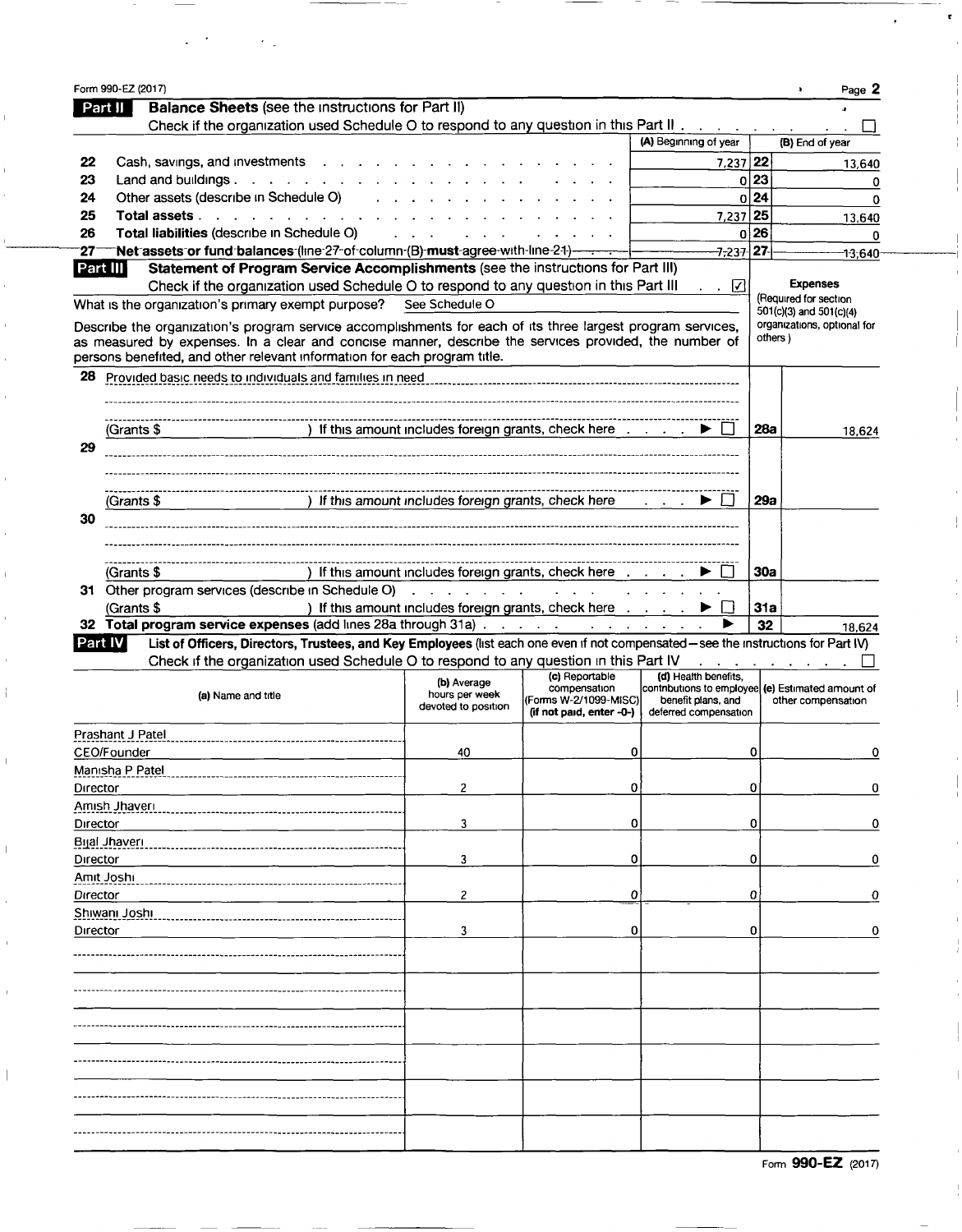|          | Form 990-EZ (2017)                                                                                                                                                                                                                                                                                                                                                                                                                                        |                               |            | Page 3       |
|----------|-----------------------------------------------------------------------------------------------------------------------------------------------------------------------------------------------------------------------------------------------------------------------------------------------------------------------------------------------------------------------------------------------------------------------------------------------------------|-------------------------------|------------|--------------|
| Part V   | Other Information (Note the Schedule A and personal benefit contract statement requirements in the<br>instructions for Part V.) Check if the organization used Schedule O to respond to any question in this Part V                                                                                                                                                                                                                                       |                               |            |              |
| 33       | Did the organization engage in any significant activity not previously reported to the IRS? If "Yes," provide a                                                                                                                                                                                                                                                                                                                                           | 33                            | Yes        | <b>No</b>    |
| 34       | Were any significant changes made to the organizing or governing documents? If "Yes," attach a conformed<br>copy of the amended documents if they reflect a change to the organization's name. Otherwise, explain the<br>change on Schedule O (see instructions)                                                                                                                                                                                          | 34                            |            | $\checkmark$ |
| 35a      | Did the organization have unrelated business gross income of \$1,000 or more during the year from business<br>activities (such as those reported on lines 2, 6a, and 7a, among others)?                                                                                                                                                                                                                                                                   | 35a                           |            |              |
| b<br>c   | If "Yes" to line 35a, has the organization filed a Form 990-T for the year? If "No," provide an explanation in Schedule O<br>Was the organization a section 501(c)(4), 501(c)(5), or 501(c)(6) organization subject to section 6033(e) notice,<br>reporting, and proxy tax requirements during the year? If "Yes," complete Schedule C, Part III                                                                                                          | 35 <sub>b</sub><br><b>35c</b> |            |              |
| 36       | Did the organization undergo a liquidation, dissolution, termination, or significant disposition of net assets<br>d uring the year? If "Yes," complete applicable parts of Schedule N<br>and a strain and a strain and                                                                                                                                                                                                                                    | 36                            |            |              |
| 37а      | <b>∣37a</b><br>Enter amount of political expenditures, direct or indirect, as described in the instructions ><br>$\mathbf 0$                                                                                                                                                                                                                                                                                                                              |                               |            |              |
| ь<br>38a | Did the organization file Form 1120-POL for this year?.<br>the contract of the contract of the contract of the<br>Did the organization borrow from, or make any loans to, any officer, director, trustee, or key employee or were                                                                                                                                                                                                                         | 37 <sub>b</sub>               |            |              |
|          | arry such loans made in a prior year and still outstanding at the end of the tax year covered by this return?                                                                                                                                                                                                                                                                                                                                             | <b>38a</b>                    |            |              |
| b        | If "Yes," complete Schedule L, Part II and enter the total amount involved<br>38b<br>o                                                                                                                                                                                                                                                                                                                                                                    |                               |            |              |
| 39       | Section 501(c)(7) organizations. Enter:                                                                                                                                                                                                                                                                                                                                                                                                                   |                               |            |              |
| a        | Initiation fees and capital contributions included on line 9<br><b>39a</b><br>0                                                                                                                                                                                                                                                                                                                                                                           |                               |            |              |
| b<br>40a | Gross receipts, included on line 9, for public use of club facilities<br>39b<br>O<br>Section 501(c)(3) organizations. Enter amount of tax imposed on the organization during the year under:<br>section 4911 ▶<br>$0$ ; section 4912<br>$0$ ; section 4955                                                                                                                                                                                                |                               |            |              |
| b        | 0<br>Section 501(c)(3), 501(c)(4), and 501(c)(29) organizations. Did the organization engage in any section 4958<br>excess benefit transaction during the year, or did it engage in an excess benefit transaction in a prior year                                                                                                                                                                                                                         |                               |            |              |
|          | that has not been reported on any of its prior Forms 990 or 990-EZ? If "Yes," complete Schedule L, Part I                                                                                                                                                                                                                                                                                                                                                 | 40b                           |            |              |
|          | Section 501(c)(3), 501(c)(4), and 501(c)(29) organizations. Enter amount of tax imposed<br>on organization managers or disqualified persons during the year under sections 4912,<br>المواطن والمناور والمناور والمناور والمناور والمناور والمناور والمناور والمناور والمناور<br>4955, and 4958.<br>0                                                                                                                                                      |                               |            |              |
| d        | Section 501(c)(3), 501(c)(4), and 501(c)(29) organizations. Enter amount of tax on line<br>40c reimbursed by the organization<br>0                                                                                                                                                                                                                                                                                                                        |                               |            |              |
|          | e All organizations. At any time during the tax year, was the organization a party to a prohibited tax shelter<br>transaction? If "Yes," complete Form 8886-T                                                                                                                                                                                                                                                                                             | 40e                           |            |              |
|          | List the states with which a copy of this return is filed $\blacktriangleright$ New Jersey                                                                                                                                                                                                                                                                                                                                                                |                               |            |              |
|          | 42a The organization's books are in care of Prashant J Patel<br>Telephone no. $\blacktriangleright$                                                                                                                                                                                                                                                                                                                                                       | 732-822-4654                  |            |              |
|          | Located at ▶ 19 Cobblers Cir, Franklin Park, NJ<br>$ZIP + 4$<br>-----------------------------------<br><b>b</b> At any time during the calendar year, did the organization have an interest in or a signature or other authority over                                                                                                                                                                                                                     | 08823                         | Yes        | <b>No</b>    |
|          | a financial account in a foreign country (such as a bank account, securities account, or other financial account)?                                                                                                                                                                                                                                                                                                                                        | 42 <sub>b</sub>               |            |              |
|          | If "Yes," enter the name of the foreign country: ▶<br>N/A<br>See the instructions for exceptions and filing requirements for FinCEN Form 114, Report of Foreign Bank and<br>Financial Accounts (FBAR).                                                                                                                                                                                                                                                    |                               |            |              |
|          | At any time during the calendar year, did the organization maintain an office outside the United States?<br>If "Yes," enter the name of the foreign country: ▶<br>N/A                                                                                                                                                                                                                                                                                     | 42c                           |            |              |
| 43       | Section 4947(a)(1) nonexempt charitable trusts filing Form 990-EZ in lieu of Form 1041-Check here<br>and enter the amount of tax-exempt interest received or accrued during the tax year.<br>43                                                                                                                                                                                                                                                           |                               |            |              |
| 44а      | Did the organization maintain any donor advised funds during the year? If "Yes," Form 990 must be                                                                                                                                                                                                                                                                                                                                                         | 44a                           | <b>Yes</b> | <b>No</b>    |
| b        | Did the organization operate one or more hospital facilities during the year? If "Yes," Form 990 must be<br>completed instead of Form 990-EZ<br>والمتعادل والوالي والمتعارف والمتعارف والمتعارف والمتعارف والمتعارف والمتعارف                                                                                                                                                                                                                             | 44 b                          |            |              |
| c        | Did the organization receive any payments for indoor tanning services during the year?                                                                                                                                                                                                                                                                                                                                                                    | 44c                           |            |              |
| đ        | If "Yes" to line 44c, has the organization filed a Form 720 to report these payments? If "No," provide an                                                                                                                                                                                                                                                                                                                                                 |                               |            |              |
|          | explanation in Schedule O<br>$\mathbf{r} = \mathbf{r} + \mathbf{r} + \mathbf{r} + \mathbf{r} + \mathbf{r} + \mathbf{r} + \mathbf{r} + \mathbf{r} + \mathbf{r} + \mathbf{r} + \mathbf{r} + \mathbf{r} + \mathbf{r} + \mathbf{r} + \mathbf{r} + \mathbf{r} + \mathbf{r} + \mathbf{r} + \mathbf{r} + \mathbf{r} + \mathbf{r} + \mathbf{r} + \mathbf{r} + \mathbf{r} + \mathbf{r} + \mathbf{r} + \mathbf{r} + \mathbf{r} + \mathbf{r} + \mathbf{r} + \mathbf$ | 44d                           |            |              |
| 45а      | Did the organization have a controlled entity within the meaning of section 512(b)(13)?                                                                                                                                                                                                                                                                                                                                                                   | 45a                           |            |              |
| Þ        | Did the organization receive any payment from or engage in any transaction with a controlled entity within the<br>meaning of section 512(b)(13)? If "Yes," Form 990 and Schedule R may need to be completed instead of                                                                                                                                                                                                                                    | 45b                           |            |              |
|          |                                                                                                                                                                                                                                                                                                                                                                                                                                                           |                               |            |              |

 $\sim$ 

--

 $\bar{\mathbf{x}}$ 

 $\tau$ 

Form 990-EZ (2017)

 $\frac{1}{2}$ 

 $\bar{\Gamma}$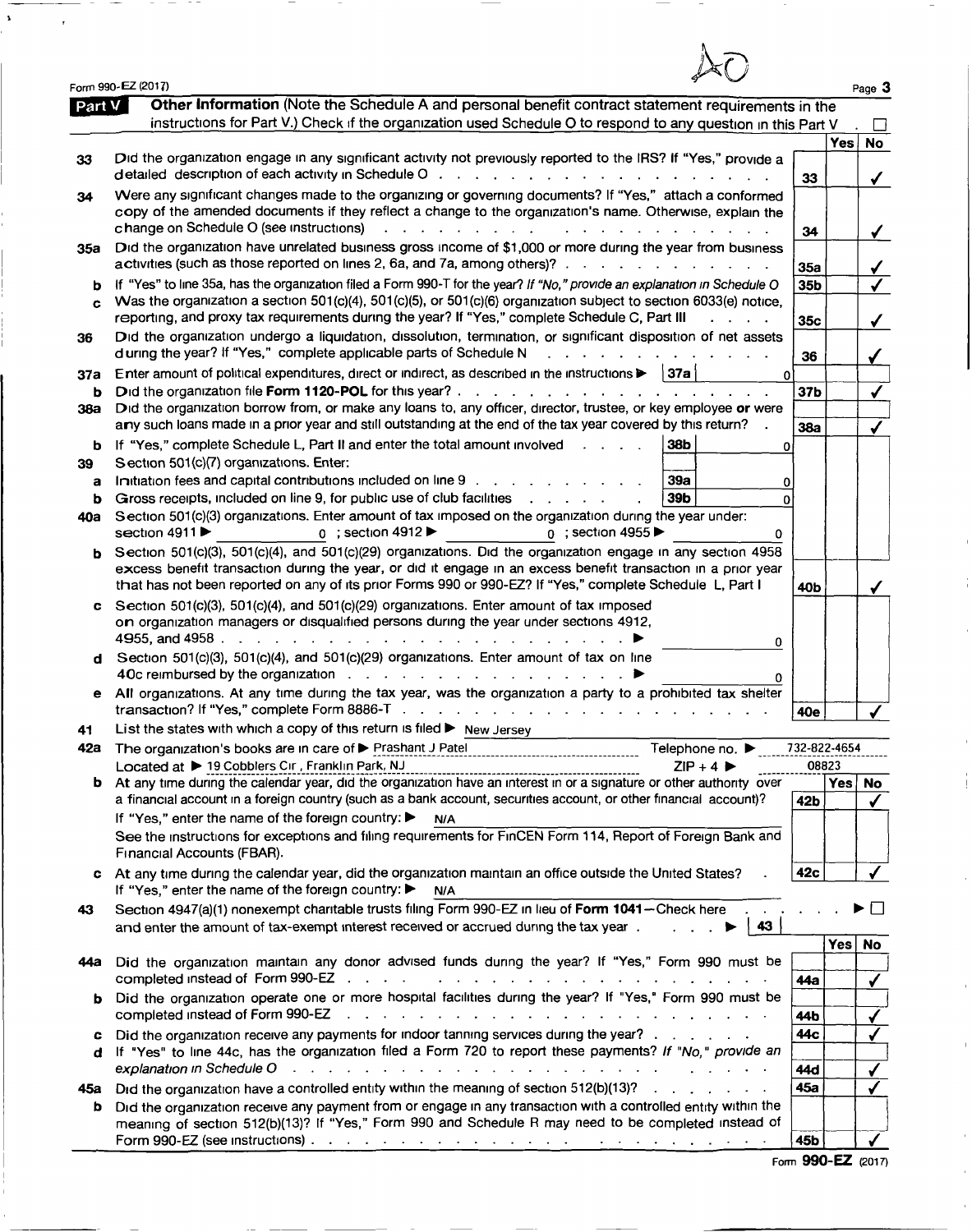|                 | Form 990-EZ (2017)                                                                                                                                                                            |                                         |                                                                                         |                                                          |                                               |           | Page 4    |
|-----------------|-----------------------------------------------------------------------------------------------------------------------------------------------------------------------------------------------|-----------------------------------------|-----------------------------------------------------------------------------------------|----------------------------------------------------------|-----------------------------------------------|-----------|-----------|
|                 |                                                                                                                                                                                               |                                         |                                                                                         |                                                          |                                               | Yes {     | <b>No</b> |
| 46              | Did the organization engage, directly or indirectly, in political campaign activities on behalf of or in opposition<br>to candidates for public office? If "Yes," complete Schedule C, Part I |                                         |                                                                                         |                                                          |                                               |           |           |
| Part VI         | Section 501(c)(3) organizations only                                                                                                                                                          |                                         |                                                                                         |                                                          | 46                                            |           |           |
|                 | All section 501(c)(3) organizations must answer questions 47-49b and 52, and complete the tables for lines                                                                                    |                                         |                                                                                         |                                                          |                                               |           |           |
|                 | 50 and 51.                                                                                                                                                                                    |                                         |                                                                                         |                                                          |                                               |           |           |
|                 | Check if the organization used Schedule O to respond to any question in this Part VI                                                                                                          |                                         |                                                                                         |                                                          | $\sim 10^{-11}$ and $\sim 10^{-11}$           |           |           |
|                 |                                                                                                                                                                                               |                                         |                                                                                         |                                                          |                                               | Yes       | No        |
|                 | -Did-the-organization-engage-in-lobbying-activities-or-have-a-section-501(h)-election-in-effect-during-the-tax-                                                                               |                                         |                                                                                         |                                                          |                                               |           |           |
|                 | year? If "Yes," complete Schedule C, Part II                                                                                                                                                  |                                         | $\mathbf{r}$ , $\mathbf{r}$ , $\mathbf{r}$ , $\mathbf{r}$ , $\mathbf{r}$ , $\mathbf{r}$ |                                                          | 47                                            |           |           |
| 48              | Is the organization a school as described in section 170(b)(1)(A)(ii)? If "Yes," complete Schedule E                                                                                          |                                         |                                                                                         |                                                          | 48                                            |           |           |
| 49а<br>b        | Did the organization make any transfers to an exempt non-charitable related organization?<br>If "Yes," was the related organization a section 527 organization?                               |                                         |                                                                                         |                                                          | 49a<br>49b                                    |           |           |
| 50              | Complete this table for the organization's five highest compensated employees (other than officers, directors, trustees, and key                                                              |                                         |                                                                                         |                                                          |                                               |           |           |
|                 | employees) who each received more than \$100,000 of compensation from the organization. If there is none, enter "None."                                                                       |                                         |                                                                                         |                                                          |                                               |           |           |
|                 |                                                                                                                                                                                               | (b) Average                             | (c) Reportable                                                                          | (d) Health benefits,                                     |                                               |           |           |
|                 | (a) Name and title of each employee                                                                                                                                                           | hours per week                          | compensation                                                                            | contributions to employee<br>benefit plans, and deferred | (e) Estimated amount of<br>other compensation |           |           |
|                 |                                                                                                                                                                                               | devoted to position                     | (Forms W-2/1099-MISC)                                                                   | compensation                                             |                                               |           |           |
| None            |                                                                                                                                                                                               |                                         |                                                                                         |                                                          |                                               |           |           |
|                 |                                                                                                                                                                                               |                                         |                                                                                         |                                                          |                                               |           |           |
|                 |                                                                                                                                                                                               |                                         |                                                                                         |                                                          |                                               |           |           |
|                 |                                                                                                                                                                                               |                                         |                                                                                         |                                                          |                                               |           |           |
|                 |                                                                                                                                                                                               |                                         |                                                                                         |                                                          |                                               |           |           |
|                 |                                                                                                                                                                                               |                                         |                                                                                         |                                                          |                                               |           |           |
|                 |                                                                                                                                                                                               |                                         |                                                                                         |                                                          |                                               |           |           |
|                 |                                                                                                                                                                                               |                                         |                                                                                         |                                                          |                                               |           |           |
|                 |                                                                                                                                                                                               |                                         |                                                                                         |                                                          |                                               |           |           |
|                 | f Total number of other employees paid over \$100,000                                                                                                                                         | $\mathcal{L}$ , and $\mathcal{L}$       | 0                                                                                       |                                                          |                                               |           |           |
| 51              | Complete this table for the organization's five highest compensated independent contractors who each received more than                                                                       |                                         |                                                                                         |                                                          |                                               |           |           |
|                 | \$100,000 of compensation from the organization. If there is none, enter "None."                                                                                                              |                                         |                                                                                         |                                                          |                                               |           |           |
|                 | (a) Name and business address of each independent contractor                                                                                                                                  |                                         | (b) Type of service                                                                     |                                                          | (c) Compensation                              |           |           |
| None            |                                                                                                                                                                                               |                                         |                                                                                         |                                                          |                                               |           |           |
|                 |                                                                                                                                                                                               |                                         |                                                                                         |                                                          |                                               |           |           |
|                 |                                                                                                                                                                                               |                                         |                                                                                         |                                                          |                                               |           |           |
|                 |                                                                                                                                                                                               |                                         |                                                                                         |                                                          |                                               |           |           |
|                 |                                                                                                                                                                                               |                                         |                                                                                         |                                                          |                                               |           |           |
|                 |                                                                                                                                                                                               |                                         |                                                                                         |                                                          |                                               |           |           |
|                 |                                                                                                                                                                                               |                                         |                                                                                         |                                                          |                                               |           |           |
|                 |                                                                                                                                                                                               |                                         |                                                                                         |                                                          |                                               |           |           |
|                 |                                                                                                                                                                                               |                                         |                                                                                         |                                                          |                                               |           |           |
|                 |                                                                                                                                                                                               |                                         |                                                                                         |                                                          |                                               |           |           |
|                 |                                                                                                                                                                                               |                                         |                                                                                         |                                                          |                                               |           |           |
|                 | d Total number of other independent contractors each receiving over \$100,000                                                                                                                 |                                         |                                                                                         |                                                          | 0                                             |           |           |
| 52              | Did the organization complete Schedule A? Note: All section 501(c)(3) organizations must attach a<br>completed Schedule A                                                                     |                                         |                                                                                         |                                                          | .▶I√l Yes                                     |           | Nō        |
|                 | Under penalties of perjury, I declare that I have examined this return, including accompanying schedules and statements, and to the best of my knowledge and belief, it is                    |                                         |                                                                                         |                                                          |                                               |           |           |
|                 | true, correct, and complete Declaration of preparer (other than officer) is based on all information of which preparer has any knowledge                                                      |                                         |                                                                                         |                                                          |                                               |           |           |
|                 |                                                                                                                                                                                               |                                         |                                                                                         |                                                          |                                               |           |           |
| Sign            | Signature of officer                                                                                                                                                                          |                                         |                                                                                         | Date                                                     |                                               |           |           |
| Here            | Prashant J Patel, President                                                                                                                                                                   |                                         |                                                                                         |                                                          |                                               |           |           |
|                 | Type or print name and title                                                                                                                                                                  |                                         |                                                                                         |                                                          |                                               |           |           |
| Paid            | Print/Type preparer's name                                                                                                                                                                    | Preparer's signature<br>Maria Caballero | Date                                                                                    | Check $\Box$                                             | <b>PTIN</b><br>া                              |           |           |
| Preparer        | Maria Caballero                                                                                                                                                                               |                                         |                                                                                         | self-employed<br>4/17/18                                 |                                               | P01885015 |           |
| <b>Use Only</b> | ▶ BizCentral USA, Inc.<br>Firm's name<br>Firm's address ▶ 2151 Consulate Dr Ste 13, Orlando, FL 32837                                                                                         |                                         |                                                                                         | Fırm's EIN ▶<br>Phone no                                 | 20-1274534<br>407-857-9002                    |           |           |

Ì.

Ì

 $\mathbf{i}$ 

 $\mathbb{I}$ 

 $\mathcal{L}$ I

Form 990-EZ (2017)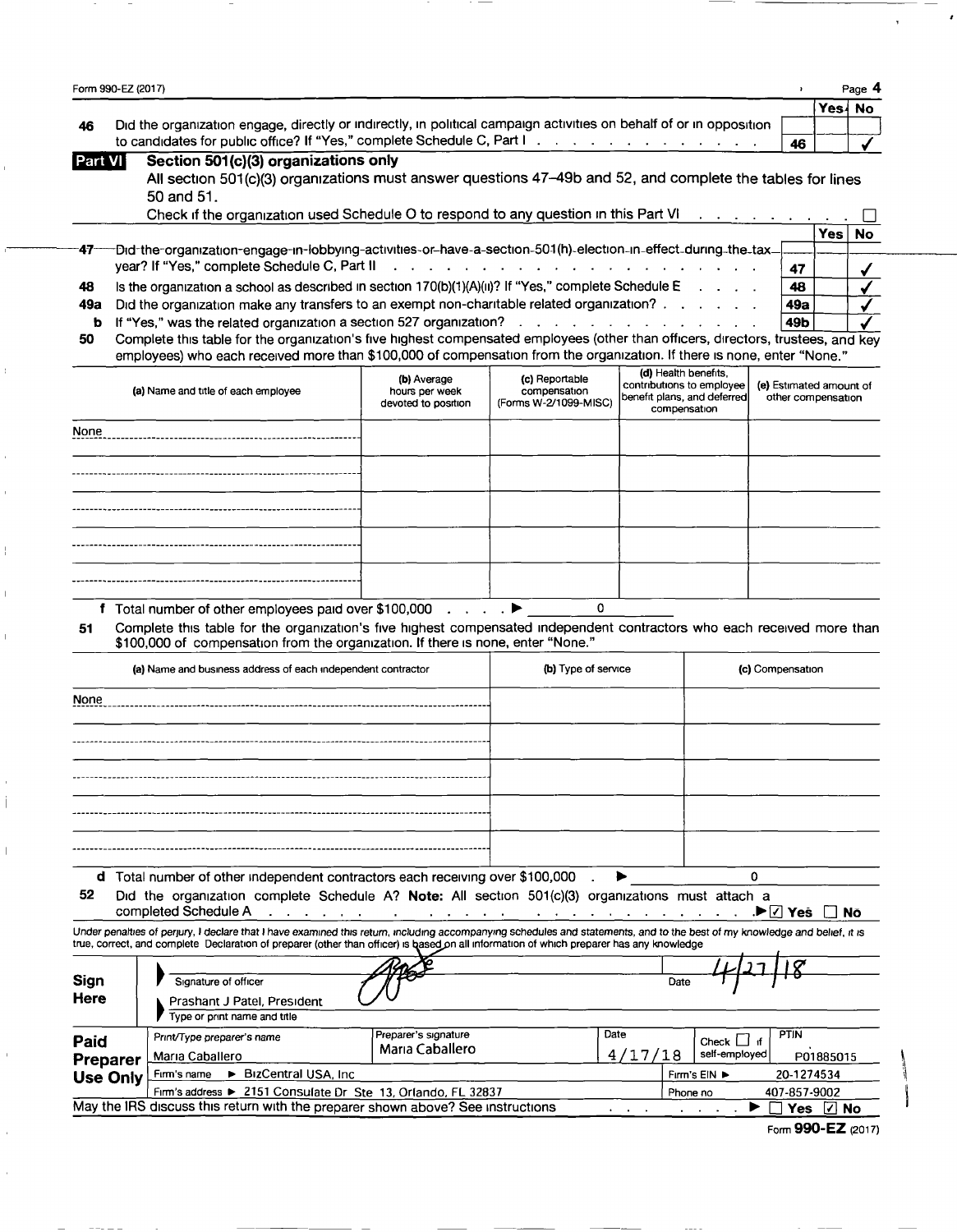## SCHEDULE'A

I'

(Form 990 or 99O-EZ)

# **Public Charity Status and Public Support**

Complete if the organization is a section 501(c)(3) organization or a section 4947(a)(1) nonexempt charitable trust. <sup>~</sup>Attach to Form 990 or Form 99O-EZ.

| Department of the Treasury<br>Internal Revenue Service | Go to www.irs.gov/Form990 for instructions and the latest information.                                    | Open to Public<br>Inspection   |      |  |
|--------------------------------------------------------|-----------------------------------------------------------------------------------------------------------|--------------------------------|------|--|
| Name of the organization                               |                                                                                                           | Employer identification number |      |  |
| Karma Junction, Inc.                                   |                                                                                                           | 47-3386954                     |      |  |
| Part I                                                 | Reason for Public Charity Status (All organizations must complete this part.) See instructions.           |                                |      |  |
|                                                        | The organization is not a private foundation because it is: (For lines 1 through 12, check only one box.) |                                |      |  |
|                                                        | A church, convention of churches, or association of churches described in section 170(b)(1)(A)(i).        |                                | نزلا |  |
|                                                        | 2 A school described in section 170(b)(1)(A)(ii). (Attach Schedule E (Form 990 or 990-EZ).)               |                                |      |  |

- $3 \Box$  A hospital or a cooperative hospital service organization described in section 170(b){1)(A)(iii).
- A medical research organization operated in conjunction with a hospital described in section 170(b)(1)(A)(iii). Enter the hospital's name, City, and state:
- $\overline{5}$   $\Box$  An organization operated for the benefit of a college-or-university-owned-or-operated by a governmental unit described in section 170(b)(1)(A)(iv). (Complete Part II.)
- 6 **A** federal, state, or local government or governmental unit described in section 170(b)(1)(A)(v).
- 7  $\sqrt{7}$  An organization that normally receives a substantial part of its support from a governmental unit or from the general public described in section 170(b)(1)(A)(vi). (Complete Part II.)
- 8 **A** community trust described in section 170(b)(1)(A)(vi). (Complete Part II.)
- 9  $\Box$  An agricultural research organization described in section 170(b)(1)(A)(ix) operated in conjunction with a land-grant college or university or a non-land-grant college of agriculture (see Instructions). Enter the name, City, and state of the college or university:
- $10$   $\Box$  An organization that normally receives: (1) more than 33 /<sub>3</sub>% of its support from contributions, membership fees, and grossreceipts from activities related to its exempt functions-subject to certain exceptions, and (2) no more than 331a% of its support from gross Investment Income and unrelated business taxable Income (less section 511 tax) from businesses acquired by the organization after June 30, 1975. See section 509(a)(2). (Complete Part III.)
- 11  $\Box$  An organization organized and operated exclusively to test for public safety. See section 509(a)(4).
- $12$   $\Box$  An organization organized and operated exclusively for the benefit of, to perform the functions of, or to carry out the purposes of one or more publicly supported organizations described in section 509(a)(1) or section 509(a)(2). See section 509(a)(3). Check the box in lines 12a through 12d that describes the type of supporting organization and complete lines 12e, 12f, and 12g.
	- **a**  $\Box$  **Type I.** A supporting organization operated, supervised, or controlled by its supported organization(s), typically by giving the supported organlzatlon(s) the power to regularly appoint or elect a majority of the directors or trustees of the supporting organization. You must complete Part IV, Sections A and B.
	- **Type II. A supporting organization supervised or controlled in connection with its supported organization(s), by having** control or management of the supporting organization vested in the same persons that control or manage the supported organization(s). You must complete Part IV, Sections A and C.
	- $c \cap$  Type III functionally integrated. A supporting organization operated in connection with, and functionally integrated with, Its supported organization(s) (see instructions). You must complete Part IV, Sections A, D, and E.
	- $\Box$  Type III non-functionally integrated. A supporting organization operated in connection with its supported organization(s) that is not functionally integrated. The organization generally must satisfy a distribution requirement and an attentiveness requirement (see instructions). You must complete Part IV, Sections A and D, and Part V.
	- $e \Box$  Check this box if the organization received a written determination from the IRS that it is a Type I, Type II, Type III functionally integrated, or Type III non-functionally integrated supporting organization.
	- f Enter the number of supported organizations . . g Provide the following information about the supported organization(s).

| (i) Name of supported organization | (ii) EIN | (iii) Type of organization<br>(described on lines 1-10<br>above (see instructions)) | (iv) is the organization<br>Isted in your governing<br>document? | (v) Amount of monetary<br>support (see<br>instructions) | (vi) Amount of<br>other support (see<br>instructions) |
|------------------------------------|----------|-------------------------------------------------------------------------------------|------------------------------------------------------------------|---------------------------------------------------------|-------------------------------------------------------|
|                                    |          |                                                                                     | Yes<br>No                                                        |                                                         |                                                       |
| (A)                                |          |                                                                                     |                                                                  |                                                         |                                                       |
| (B)                                |          |                                                                                     |                                                                  |                                                         |                                                       |
| (C)                                |          |                                                                                     |                                                                  |                                                         |                                                       |
| (D)                                |          |                                                                                     |                                                                  |                                                         |                                                       |
| (E)                                |          |                                                                                     |                                                                  |                                                         |                                                       |
| Total                              |          |                                                                                     |                                                                  |                                                         |                                                       |

For Paperwork Reduction Act Notice, see the Instructions for Form 990 or 99O-EZ. Cat No 11285F Schedule A (Form 990 or 99O-EZ) 2017

OMB No 1545-0047

2017 **7**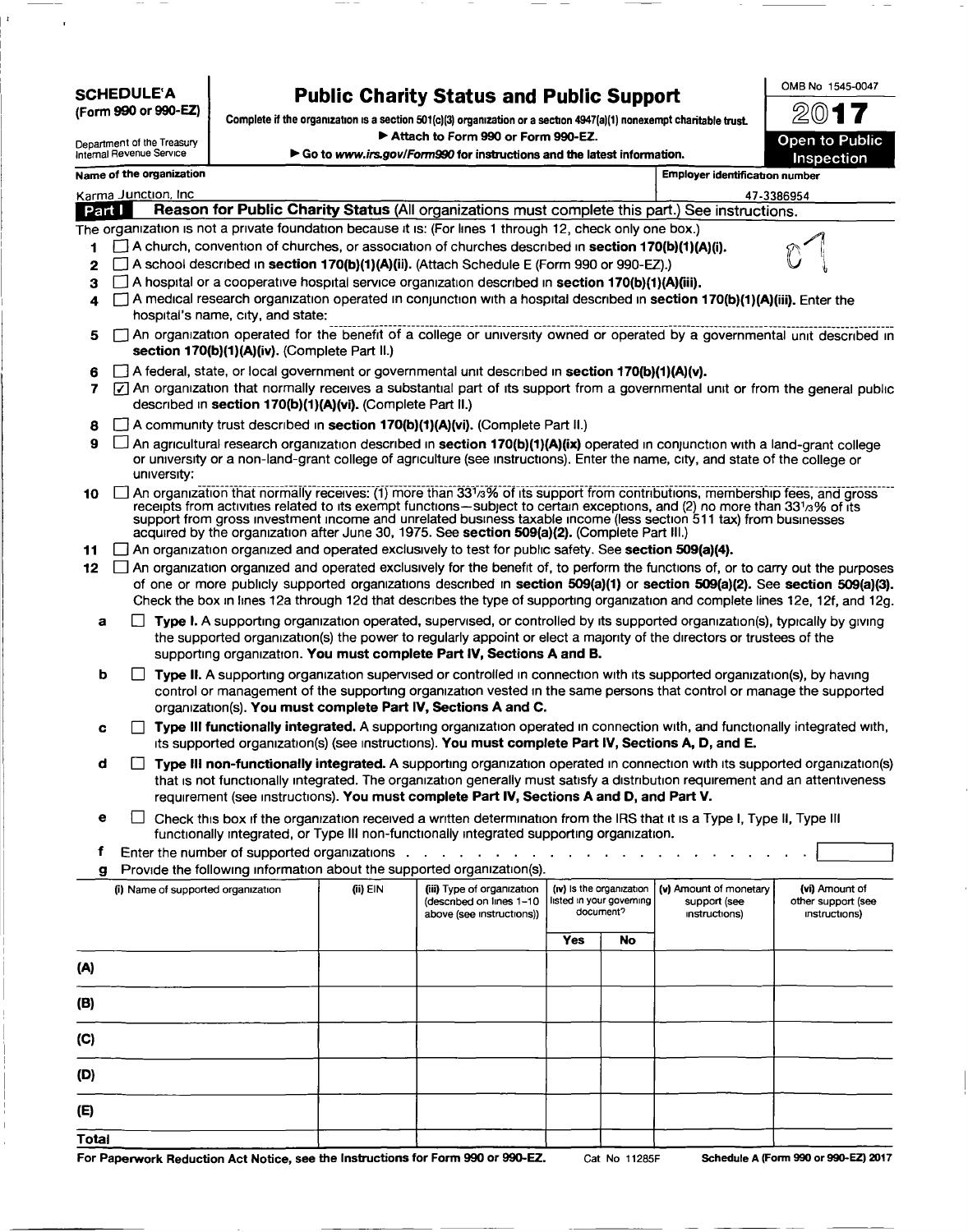Schedule A (Form 990 or 990-EZ) 2017  $P_{\text{aqe}} 2$ 

I ,

I

Part II Support Schedule for Organizations Described in Sections 170(b)(1)(A)(iv) and 170(b)(1)(A)(vi) (Complete only if you checked the box on line 5, 7, or 8 of Part I or If the organization failed to qualify under Part III. If the organization fails to qualify under the tests listed below, please complete Part III.) Section A. Public Support Calendar year (or fiscal year beginning in)  $\blacktriangleright$  (a) 2013 (b) 2014 (c) 2015 (d) 2016 (e) 2017 (f) Total 1 GiftS, grants, contributions, and membership fees received. (Do not Include any "unusual grants.") 0 0 4000 21648 25464 51112 2-Tax-revenues-levied-for-theorganization's benefit and either paid to or expended on ItS behalf 0 0 0 0 0 0 3 The value of services or facilities furnished by a governmental unit to the organization without charge . 0 0 0 0 0 0 4 Total. Add lines 1 through 3.  $\therefore$  | 0 0 4000 21648 25464 5 The portion of total contributions by<br>each person (other than a person (other than a<br>ental unit or publicly governmental unit or supported organization) included on line 1 that exceeds 2% of the amount shown on line 11, column (f)  $\begin{array}{ccc} \cdot & \cdot & \cdot & \cdot \\ \cdot & \cdot & \cdot & \cdot \end{array}$ 6 Public support. Subtract line 5 from line 4 51112 Section B. Total Support Calendar year (or fiscal year beginning in)  $\blacktriangleright$  (a) 2013 (b) 2014 (c) 2015 (d) 2016 (e) 2017 (f) Total 7 Amounts from line 4 . . . . . <u>| 0 0 0 0 4000 21648 25464 51112</u> 8 Gross income from interest, dividends, payments received on securities loans, rents, royalties, and Income from  $\begin{array}{ccccccc} \text{simular sources} & . & . & . & . & . & . & \end{array}$ 9 Net income from unrelated business activities, whether or not the business Is regularly carried on  $\begin{array}{ccc} 1 & 0 & 0 & 0 & 0 \end{array}$  (and  $\begin{array}{ccc} 0 & 0 & 0 & 0 \end{array}$ 10 Other income. Do not include gain or loss from the sale of capital assets  $\begin{array}{ccccccc} \text{(Explan in Part VI.)} & . & . & . & . & . & \begin{array}{ccc} & & & & \text{if} & & \text{if} & \text{if} & \text{if} & \text{if} & \text{if} & \text{if} & \text{if} & \text{if} & \text{if} & \text{if} & \text{if} & \text{if} & \text{if} & \text{if} & \text{if} & \text{if} & \text{if} & \text{if} & \text{if} & \text{if} & \text{if} & \text{if} & \text{if} & \text{if} & \text{if} & \text{if} & \text{if} & \text{if} & \text{if}$ 11 Total support. Add lines 7 through 10 51112<br>12 Gross receipts from related activities, etc. (see instructions)<br>12 Gross receipts from related activities, etc. (see instructions) 12 Gross receipts from related activities, etc. (see instructions)<br>13 First five vears. If the Form 990 is for the organization's first, second, third, fourth, or fifth tax vear as a section 501(c)(3) First five years. If the Form 990 is for the organization's first, second, third, fourth, or fifth tax year as a section  $501 \text{ (c)}(3)$ organization, check thiS box and stop here . . . . ~ 0 Section C. Computation of Public Support Percentage 14 Public support percentage for 2017 (line 6, column (f) divided by line 11, column (f)  $\ldots$  14 | 15 Public support percentage from 2016 Schedule A, Part II, line 14 \bbc \co. \\co. \\co. \\co. \\co. \\co. \\co. \\co. \\co. \\co. \\co. \\co. \\co. \\co. \\co. \\co. \\co. \\co. \\co. \\co. \\co. \\co. \\co. \\co. \\co. 16a 33<sup>1</sup>/3% support test-2017. If the organization did not check the box on line 13, and line 14 is 33<sup>1</sup>/3% or more, check this box and stop here. The organization qualifies as a publicly supported organization  $\ldots$ , . . . . . . . .  $\blacktriangleright \sqcap$ b *33113%* support test-2016. If the organization did not check a box on line 13 or 16a, and line 15 IS *33'/3%* or more, check this box and stop here. The organization qualifies as a publicly supported organization  $\ldots$   $\ldots$   $\ldots$ 17a 10%-facts-and-circumstances test-2017. If the organization did not check a box on line 13, 16a, or 16b, and line 14 is 10% or more, and if the organization meets the "facts-and-circumstances" test, check this box and stop here. Explain in For more, and if the organization meets the "facts-and-circumstances" test, check this box and **stop here.** Explain in Part VI how the organization meets the "facts-and-circumstances" test. The organization qualifies as a b 10%-facts-and-circumstances test-2016. If the organization did not check a box on line 13, 16a, 16b, or 17a, and line 15 is 10% or more, and if the organization meets the "facts-and-circumstances" test, check this box and stop here. Explain in Part VI how the organization meets the "facts-and-circumstances" test. The organization qualifies as a publicly supported organization . . . . . . . ~ 0 18 Private foundation. If the organization did not check a box on line 13, 16a, 16b, 17a, or 17b, check this box and see Instructions المتام المتعارف والمتعارف والمتعارف والمتعارف التاريخ والمتعارف والمتعارف والمتعارف والمتعارف والمتعارف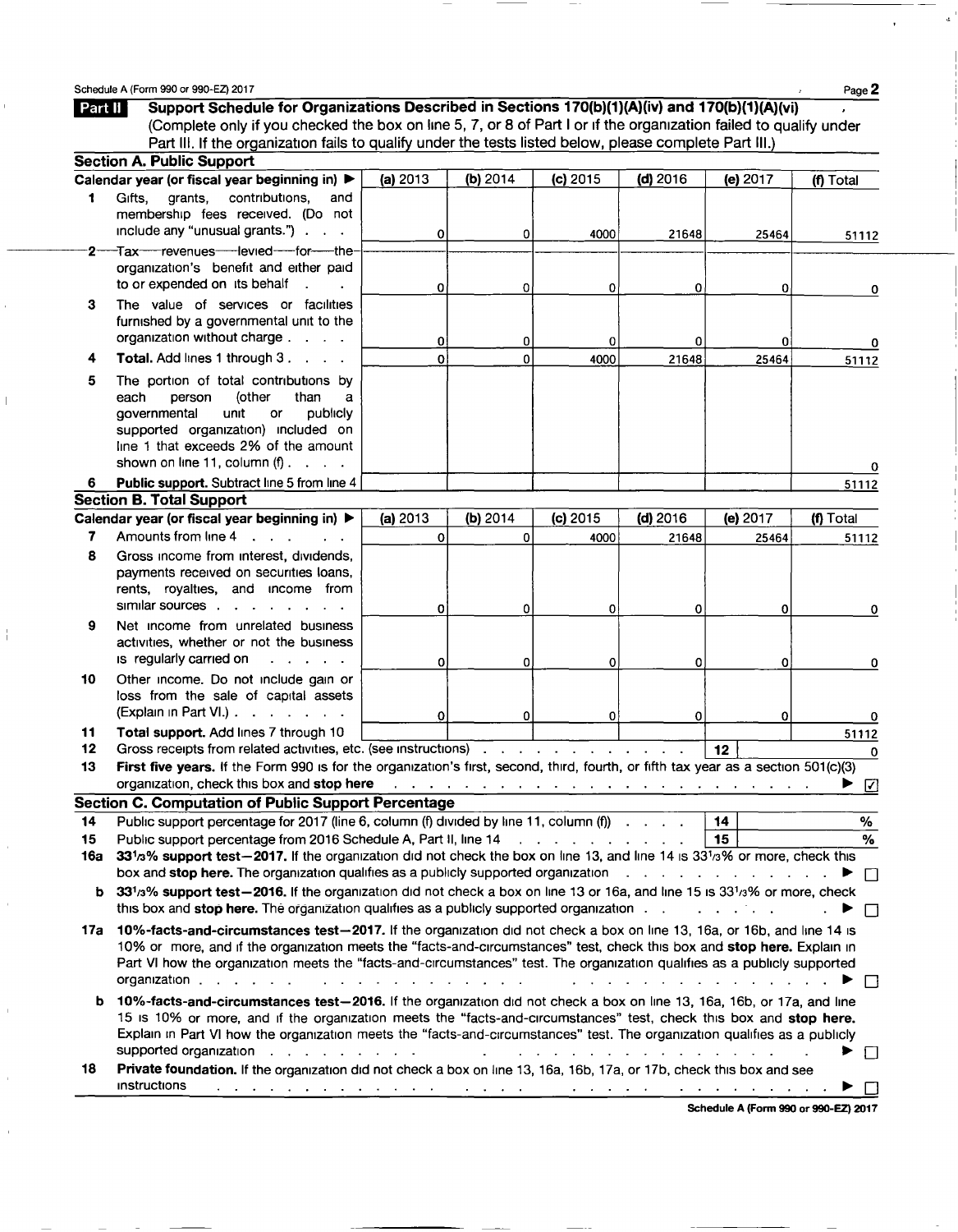$\bullet$ 

 $\ddot{\phantom{0}}$ 

/

/

 $\frac{1}{2}$ *,I* 

|          | Schedule A (Form, 990 or 990-EZ) 2017                                                                                                |          |            |            |                                                                                                   |          | Page 3                               |
|----------|--------------------------------------------------------------------------------------------------------------------------------------|----------|------------|------------|---------------------------------------------------------------------------------------------------|----------|--------------------------------------|
| Part III | Support Schedule for Organizations Described in Section 509(a)(2)                                                                    |          |            |            |                                                                                                   |          |                                      |
|          | (Complete only if you checked the box on line 10 of Part I or if the organization failed to qualify under Part II.                   |          |            |            |                                                                                                   |          |                                      |
|          | If the organization fails to qualify under the tests listed below, please complete Part II.)                                         |          |            |            |                                                                                                   |          |                                      |
|          | <b>Section A. Public Support</b>                                                                                                     |          |            |            |                                                                                                   |          |                                      |
|          | Calendar year (or fiscal year beginning in) ▶                                                                                        | (a) 2013 | (b) 2014   | $(c)$ 2015 | $(d)$ 2016                                                                                        | (e) 2017 | (f) Total                            |
| 1        | Gifts, grants, contributions, and membership fees                                                                                    |          |            |            |                                                                                                   |          |                                      |
|          | received (Do not include any "unusual grants")                                                                                       |          |            |            |                                                                                                   |          |                                      |
| 2        | Gross receipts from admissions, merchandise                                                                                          |          |            |            |                                                                                                   |          |                                      |
|          | sold or services performed, or facilities<br>furnished in any activity that is related to the                                        |          |            |            |                                                                                                   |          |                                      |
|          | organization's tax-exempt purpose                                                                                                    |          |            |            |                                                                                                   |          |                                      |
| 3        | Gross receipts from activities that are not an                                                                                       |          |            |            |                                                                                                   |          |                                      |
|          | unrelated trade or business under section 513                                                                                        |          |            |            |                                                                                                   |          |                                      |
| 4        | levied<br>revenues<br>for<br>Tax<br>the                                                                                              |          |            |            |                                                                                                   |          |                                      |
|          | organization's benefit and either paid to                                                                                            |          |            |            |                                                                                                   |          |                                      |
|          | or expended on its behalf<br>$\mathbf{L}^{\text{max}}$ , and $\mathbf{L}^{\text{max}}$                                               |          |            |            |                                                                                                   |          |                                      |
| 5        | The value of services or facilities                                                                                                  |          |            |            |                                                                                                   |          |                                      |
|          | furnished by a governmental unit to the                                                                                              |          |            |            |                                                                                                   |          |                                      |
|          | organization without charge                                                                                                          |          |            |            |                                                                                                   |          |                                      |
| 6        | <b>Total.</b> Add lines 1 through 5.                                                                                                 |          |            |            |                                                                                                   |          |                                      |
| 7a       | Amounts included on lines 1, 2, and 3                                                                                                |          |            |            |                                                                                                   |          |                                      |
|          | received from disqualified persons                                                                                                   |          |            |            |                                                                                                   |          |                                      |
|          |                                                                                                                                      |          |            |            |                                                                                                   |          |                                      |
| b.       | Amounts included on lines 2 and 3<br>received from other than disqualified                                                           |          |            |            |                                                                                                   |          |                                      |
|          | persons that exceed the greater of \$5,000                                                                                           |          |            |            |                                                                                                   |          |                                      |
|          | or 1% of the amount on line 13 for the year                                                                                          |          |            |            |                                                                                                   |          |                                      |
| c.       | Add lines 7a and 7b<br>$\mathcal{A}$ , and $\mathcal{A}$ , and $\mathcal{A}$                                                         |          |            |            |                                                                                                   |          |                                      |
| 8        | Public support. (Subtract line 7c from                                                                                               |          |            |            |                                                                                                   |          |                                      |
|          | $line 6.)$                                                                                                                           |          |            |            |                                                                                                   |          |                                      |
|          | <b>Section B. Total Support</b>                                                                                                      |          |            |            |                                                                                                   |          |                                      |
|          | Calendar year (or fiscal year beginning in) ▶                                                                                        | (a) 2013 | (b) $2014$ | (c) 2015   | $(d)$ 2016                                                                                        | (e) 2017 | (f) Total                            |
| 9        | Amounts from line 6<br>$\mathbf{r}$ , $\mathbf{r}$ , $\mathbf{r}$ , $\mathbf{r}$ , $\mathbf{r}$                                      |          |            |            |                                                                                                   |          |                                      |
| 10a      | Gross income from interest, dividends,                                                                                               |          |            |            |                                                                                                   |          |                                      |
|          | payments received on securities loans, rents,                                                                                        |          |            |            |                                                                                                   |          |                                      |
|          | royalties, and income from similar sources.                                                                                          |          |            |            |                                                                                                   |          |                                      |
|          | <b>b</b> Unrelated business taxable income (less                                                                                     |          |            |            |                                                                                                   |          |                                      |
|          | section 511 taxes) from businesses                                                                                                   |          |            |            |                                                                                                   |          |                                      |
|          | acquired after June 30, 1975                                                                                                         |          |            |            |                                                                                                   |          |                                      |
|          | Add lines 10a and 10b                                                                                                                |          |            |            |                                                                                                   |          |                                      |
| c        | Net income from unrelated business                                                                                                   |          |            |            |                                                                                                   |          |                                      |
| 11       | activities not included in line 10b, whether                                                                                         |          |            |            |                                                                                                   |          |                                      |
|          | or not the business is regularly carried on                                                                                          |          |            |            |                                                                                                   |          |                                      |
|          |                                                                                                                                      |          |            |            |                                                                                                   |          |                                      |
| 12       | Other income. Do not include gain or<br>loss from the sale of capital assets                                                         |          |            |            |                                                                                                   |          |                                      |
|          | (Explain in Part VI.)                                                                                                                |          |            |            |                                                                                                   |          |                                      |
| 13       |                                                                                                                                      |          |            |            |                                                                                                   |          |                                      |
|          | Total support. (Add lines 9, 10c, 11,<br>and 12.) $\therefore$ $\therefore$ $\therefore$ $\therefore$ $\therefore$                   |          |            |            |                                                                                                   |          |                                      |
| 14       | First five years. If the Form 990 is for/the organization's first, second, third, fourth, or fifth tax year as a section 501(c)(3)   |          |            |            |                                                                                                   |          |                                      |
|          | organization, check this box and stop here                                                                                           |          |            |            |                                                                                                   |          |                                      |
|          |                                                                                                                                      |          |            |            | المتناول والمتناول والمتناول والتوالي والمتناول والمتناول والمتناول والمتناول والمتناول والمتناول |          |                                      |
|          | Section C. Computation of Public Support Percentage                                                                                  |          |            |            |                                                                                                   |          |                                      |
| 15       | Public support percentage for 2017/(line 8, column (f) divided by line 13, column (f) $\ldots$                                       |          |            |            |                                                                                                   | 15       | %                                    |
| 16       | Public support percentage from 2016 Schedule A, Part III, line 15                                                                    |          |            |            |                                                                                                   | 16       | %                                    |
|          | Section D. Computation of Investment Income Percentage                                                                               |          |            |            |                                                                                                   |          |                                      |
| 17       | Investment income percentage for 2017 (line 10c, column (f) divided by line 13, column (f) $\cdots$                                  |          |            |            |                                                                                                   | 17       | %                                    |
| 18       | Investment income percentage from 2016 Schedule A, Part III, line 17                                                                 |          |            |            |                                                                                                   | 18       | %                                    |
| 19a      | 331/3% support tests - 2017. If the organization did not check the box on line 14, and line 15 is more than 331/3%, and line         |          |            |            |                                                                                                   |          |                                      |
|          | 17 is not more than 331/3%, check this box and stop here. The organization qualifies as a publicly supported organization.           |          |            |            |                                                                                                   |          | ▶ □                                  |
| b        | 331/3% support tests - 2016. If the organization did not check a box on line 14 or line 19a, and line 16 is more than 331/3%, and    |          |            |            |                                                                                                   |          |                                      |
|          | line 18 is not more than $33^{1/3}$ %, check this box and stop here. The organization qualifies as a publicly supported organization |          |            |            |                                                                                                   |          | $\perp$                              |
| 20       | Private foundation. If the organization did not check a box on line 14, 19a, or 19b, check this box and see instructions             |          |            |            |                                                                                                   |          |                                      |
|          |                                                                                                                                      |          |            |            |                                                                                                   |          | Schedule A (Form 990 or 990-EZ) 2017 |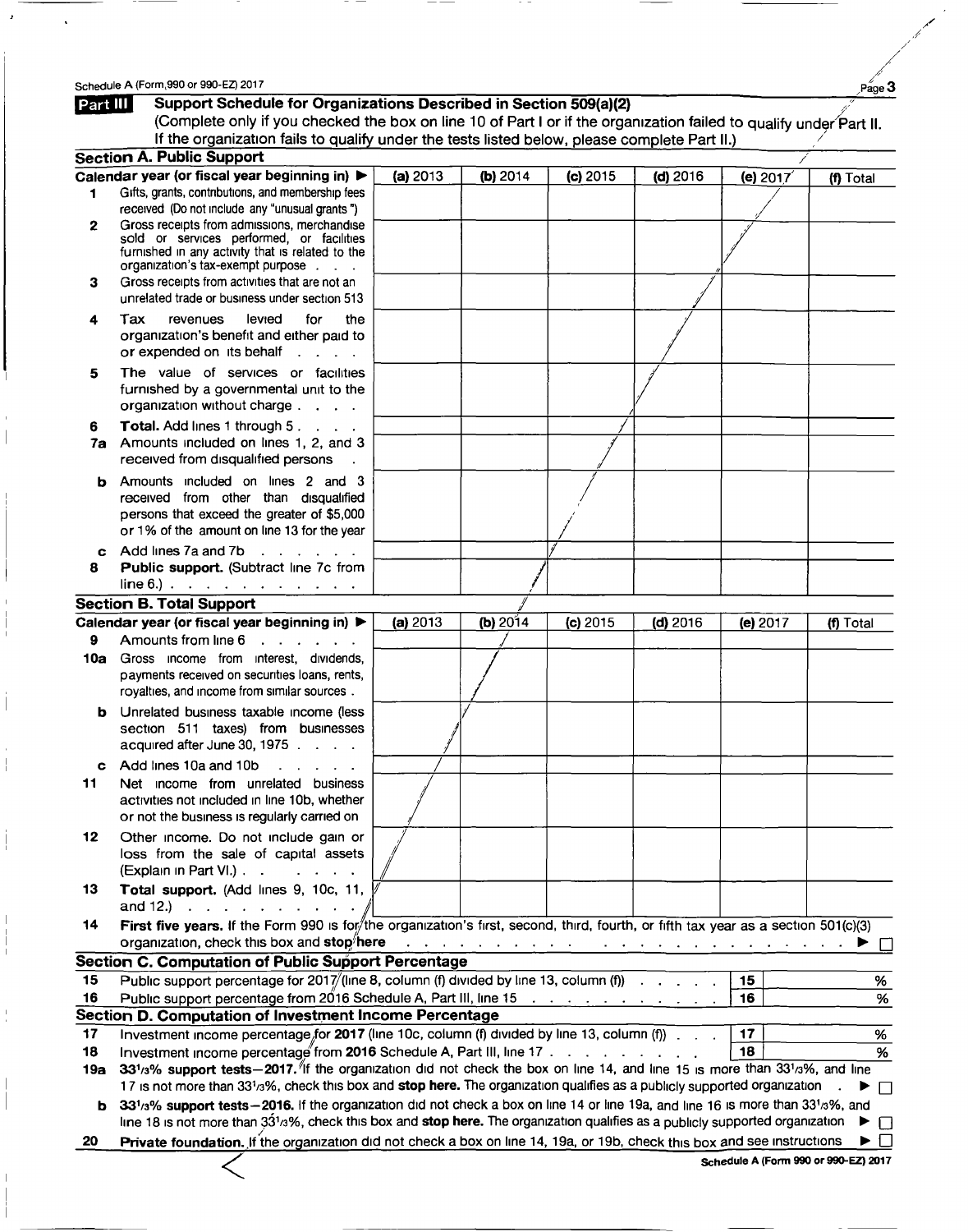Schedule A (Form 990 or 990-EZ) 2017<br> **Page 4**<br> **Page 4**<br> **Page 4** 

|    | (Complete only if you checked a box in line 12 on Part I. If you checked 12a of Part I, complete Sections A<br>and B. If you checked 12b of Part I, complete Sections A and C. If you checked 12c of Part I, complete<br>Sections A, D, and E. If you checked 12d of Part I, complete Sections A and D, and complete Part V.)                                                                                                                                                                                                                              |                         |        |  |
|----|------------------------------------------------------------------------------------------------------------------------------------------------------------------------------------------------------------------------------------------------------------------------------------------------------------------------------------------------------------------------------------------------------------------------------------------------------------------------------------------------------------------------------------------------------------|-------------------------|--------|--|
|    | Section A. All Supporting Organizations                                                                                                                                                                                                                                                                                                                                                                                                                                                                                                                    |                         |        |  |
|    |                                                                                                                                                                                                                                                                                                                                                                                                                                                                                                                                                            |                         | Yes No |  |
| 1. | Are all of the organization's supported organizations listed by name in the organization's governing<br>documents? If "No," describe in Part VI how the supported organizations are designated. If designated by<br>class.or.purpose,.describe.the.designationIf.historic.and.continuing.relationship,.explain                                                                                                                                                                                                                                             | -1-                     |        |  |
| 2  | Did the organization have any supported organization that does not have an IRS determination of status<br>under section 509(a)(1) or (2)? If "Yes," explain in Part VI how the organization determined that the supported<br>organization was described in section 509(a)(1) or (2).                                                                                                                                                                                                                                                                       | $\mathbf 2$             |        |  |
|    | 3a Did the organization have a supported organization described in section 501(c)(4), (5), or (6)? If "Yes," answer<br>(b) and (c) below.                                                                                                                                                                                                                                                                                                                                                                                                                  | 3a                      |        |  |
| b  | Did the organization confirm that each supported organization qualified under section 501(c)(4), (5), or (6) and<br>satisfied the public support tests under section 509(a)(2)? If "Yes," describe in Part VI when and how the<br>organization made the determination.                                                                                                                                                                                                                                                                                     | 3 <sub>b</sub>          |        |  |
| c  | Did the organization ensure that all support to such organizations was used exclusively for section 170(c)(2)(B)<br>purposes? If "Yes," explain in Part VI what controls the organization put in place to ensure such use.                                                                                                                                                                                                                                                                                                                                 | 3 <sub>c</sub>          |        |  |
|    | 4a Was any supported organization not organized in the United States ("foreign supported organization")? If<br>"Yes," and if you checked 12a or 12b in Part I, answer (b) and (c) below.                                                                                                                                                                                                                                                                                                                                                                   | 4a                      |        |  |
| b  | Did the organization have ultimate control and discretion in deciding whether to make grants to the foreign<br>supported organization? If "Yes," describe in Part VI how the organization had such control and discretion<br>despite being controlled or supervised by or in connection with its supported organizations.                                                                                                                                                                                                                                  |                         |        |  |
| c  | Did the organization support any foreign supported organization that does not have an IRS determination<br>under sections $501(c)(3)$ and $509(a)(1)$ or (2)? If "Yes," explain in Part VI what controls the organization used<br>to ensure that all support to the foreign supported organization was used exclusively for section 170(c)(2)(B)                                                                                                                                                                                                           | 4b                      |        |  |
| 5a | purposes.<br>Did the organization add, substitute, or remove any supported organizations during the tax year? If "Yes,"<br>answer (b) and (c) below (if applicable). Also, provide detail in <b>Part VI</b> , including (i) the names and EIN<br>numbers of the supported organizations added, substituted, or removed; (ii) the reasons for each such action;<br>(iii) the authority under the organization's organizing document authorizing such action; and (iv) how the action<br>was accomplished (such as by amendment to the organizing document). | 4с<br>5a                |        |  |
| b  | Type I or Type II only. Was any added or substituted supported organization part of a class already<br>designated in the organization's organizing document?                                                                                                                                                                                                                                                                                                                                                                                               | 5b                      |        |  |
| c  | Substitutions only. Was the substitution the result of an event beyond the organization's control?                                                                                                                                                                                                                                                                                                                                                                                                                                                         | 5c                      |        |  |
| 6  | Did the organization provide support (whether in the form of grants or the provision of services or facilities) to<br>anyone other than (i) its supported organizations, (ii) individuals that are part of the charitable class benefited<br>by one or more of its supported organizations, or (iii) other supporting organizations that also support or<br>benefit one or more of the filing organization's supported organizations? If "Yes," provide detail in Part VI.                                                                                 | 6                       |        |  |
| 7  | Did the organization provide a grant, loan, compensation, or other similar payment to a substantial contributor<br>(defined in section 4958(c)(3)(C)), a family member of a substantial contributor, or a 35% controlled entity with<br>regard to a substantial contributor? If "Yes," complete Part I of Schedule L (Form 990 or 990-EZ).                                                                                                                                                                                                                 | $\overline{\mathbf{r}}$ |        |  |
| 8  | Did the organization make a loan to a disqualified person (as defined in section 4958) not described in line 7?<br>If "Yes," complete Part I of Schedule L (Form 990 or 990-EZ).                                                                                                                                                                                                                                                                                                                                                                           | 8                       |        |  |
| 9ā | Was the organization controlled directly or indirectly at any time during the tax year by one or more<br>disqualified persons as defined in section 4946 (other than foundation managers and organizations described<br>in section 509(a)(1) or (2))? If "Yes," provide detail in Part VI.                                                                                                                                                                                                                                                                 | 9a                      |        |  |
| b  | Did one or more disqualified persons (as defined in line 9a) hold a controlling interest in any entity in which<br>the supporting organization had an interest? If "Yes," provide detail in Part VI.                                                                                                                                                                                                                                                                                                                                                       | 9 <b>b</b>              |        |  |
| c  | Did a disqualified person (as defined in line 9a) have an ownership interest in, or derive any personal benefit<br>from, assets in which the supporting organization also had an interest? If "Yes," provide detail in Part VI.                                                                                                                                                                                                                                                                                                                            | 9с                      |        |  |
|    | 10a Was the organization subject to the excess business holdings rules of section 4943 because of section<br>4943(f) (regarding certain Type II supporting organizations, and all Type III non-functionally integrated<br>supporting organizations)? If "Yes," answer 10b below.                                                                                                                                                                                                                                                                           | <b>10a</b>              |        |  |
| ь  | Did the organization have any excess business holdings in the tax year? (Use Schedule C, Form 4720, to<br>determine whether the organization had excess business holdings.)                                                                                                                                                                                                                                                                                                                                                                                | 10 <sub>b</sub>         |        |  |
|    | Schedule A (Form 990 or 990-EZ) 2017                                                                                                                                                                                                                                                                                                                                                                                                                                                                                                                       |                         |        |  |

 $\bar{\textbf{t}}$ 

 $\ddot{\phantom{0}}$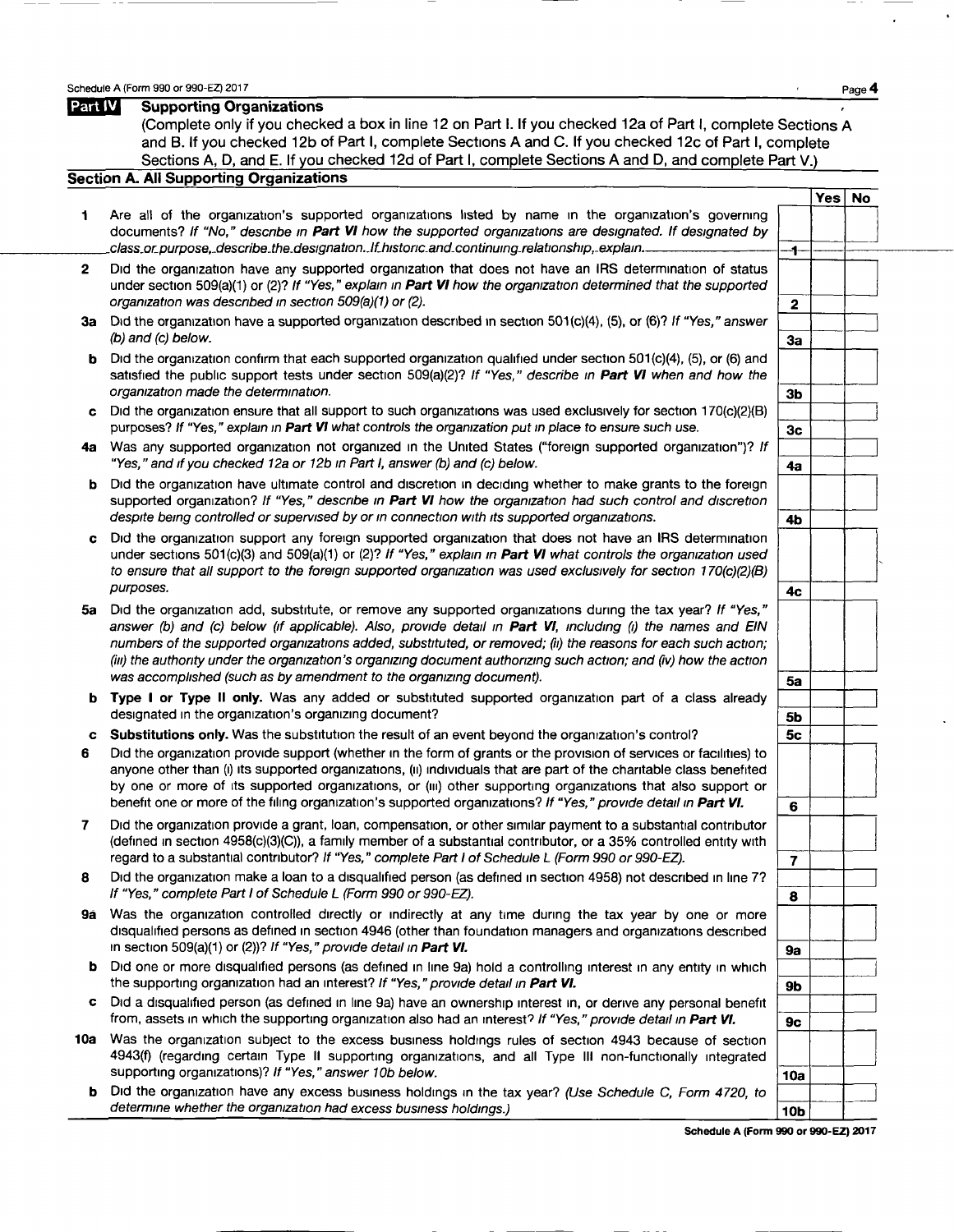|              | Schedule A (Form 990 or 990-EZ) 2017                                                                                                                                                                                                                                                                                                                                                                                                                                                                                                                                                                                                                                         |                 |        | Page 5    |
|--------------|------------------------------------------------------------------------------------------------------------------------------------------------------------------------------------------------------------------------------------------------------------------------------------------------------------------------------------------------------------------------------------------------------------------------------------------------------------------------------------------------------------------------------------------------------------------------------------------------------------------------------------------------------------------------------|-----------------|--------|-----------|
| Part IV      | <b>Supporting Organizations (continued)</b>                                                                                                                                                                                                                                                                                                                                                                                                                                                                                                                                                                                                                                  |                 |        |           |
|              |                                                                                                                                                                                                                                                                                                                                                                                                                                                                                                                                                                                                                                                                              |                 | Yes No |           |
| 11           | Has the organization accepted a gift or contribution from any of the following persons?                                                                                                                                                                                                                                                                                                                                                                                                                                                                                                                                                                                      |                 |        |           |
| a            | A person who directly or indirectly controls, either alone or together with persons described in (b) and (c)                                                                                                                                                                                                                                                                                                                                                                                                                                                                                                                                                                 |                 |        |           |
|              | below, the governing body of a supported organization?                                                                                                                                                                                                                                                                                                                                                                                                                                                                                                                                                                                                                       | 11a             |        |           |
| ь            | A family member of a person described in (a) above?                                                                                                                                                                                                                                                                                                                                                                                                                                                                                                                                                                                                                          | 11 <sub>b</sub> |        |           |
| c.           | A 35% controlled entity of a person described in (a) or (b) above? If "Yes" to a, b, or c, provide detail in Part VI.                                                                                                                                                                                                                                                                                                                                                                                                                                                                                                                                                        | 11c             |        |           |
|              | Section B. Type I Supporting Organizations                                                                                                                                                                                                                                                                                                                                                                                                                                                                                                                                                                                                                                   |                 |        |           |
|              |                                                                                                                                                                                                                                                                                                                                                                                                                                                                                                                                                                                                                                                                              |                 | Yesl   | <b>No</b> |
|              | Did the directors, trustees, or membership of one or more supported organizations have the power to<br>regularly appoint or elect at least a majority of the organization's directors or trustees at all times during the<br>tax year? If "No," describe in Part VI how the supported organization(s) effectively operated, supervised, or<br>controlled the organization's activities. If the organization had more than one supported organization,<br>describe how the powers to appoint and/or remove directors or trustees were allocated among the supported<br>organizations and what conditions or restrictions, if any, applied to such powers during the tax year. |                 |        |           |
|              |                                                                                                                                                                                                                                                                                                                                                                                                                                                                                                                                                                                                                                                                              |                 |        |           |
| $\mathbf{2}$ | Did the organization operate for the benefit of any supported organization other than the supported<br>organization(s) that operated, supervised, or controlled the supporting organization? If "Yes," explain in Part<br>VI how providing such benefit carried out the purposes of the supported organization(s) that operated,                                                                                                                                                                                                                                                                                                                                             |                 |        |           |
|              | supervised, or controlled the supporting organization.                                                                                                                                                                                                                                                                                                                                                                                                                                                                                                                                                                                                                       | 2               |        |           |

### Section C. Type II Supporting Organizations

1 Were a majority of the organization's directors or trustees during the tax year also a majority of the directors or trustees of each of the organization's supported organization(s)? If "No," describe in Part VI how control or management of the supportmg orgamzation was vested in the same persons that controlled or managed the supported organization(s).  $\frac{1}{1}$ 

### Section D. All Type III Supporting Organizations

|    |                                                                                                                                                                                                                                                                                                                                                                                                                                                                                       |   | Tes i | NO |
|----|---------------------------------------------------------------------------------------------------------------------------------------------------------------------------------------------------------------------------------------------------------------------------------------------------------------------------------------------------------------------------------------------------------------------------------------------------------------------------------------|---|-------|----|
|    | Did the organization provide to each of its supported organizations, by the last day of the fifth month of the<br>organization's tax year, (i) a written notice describing the type and amount of support provided during the prior tax<br>year, (ii) a copy of the Form 990 that was most recently filed as of the date of notification, and (iii) copies of the<br>organization's governing documents in effect on the date of notification, to the extent not previously provided? |   |       |    |
| 2  | Were any of the organization's officers, directors, or trustees either (i) appointed or elected by the supported<br>organization(s) or (ii) serving on the governing body of a supported organization? If "No," explain in Part VI how<br>the organization maintained a close and continuous working relationship with the supported organization(s).                                                                                                                                 | 2 |       |    |
| З. | By reason of the relationship described in (2), did the organization's supported organizations have a<br>significant voice in the organization's investment policies and in directing the use of the organization's<br>income or assets at all times during the tax year? If "Yes," describe in Part VI the role the organization's<br>supported organizations played in this regard.                                                                                                 |   |       |    |
|    |                                                                                                                                                                                                                                                                                                                                                                                                                                                                                       | з |       |    |

### Section E. Type III Functionally Integrated Supporting Organizations

1 Check the box next to the method that the organization used to satisfy the Integral Part Test dunng the year (see instructions).

- $a \Box$  The organization satisfied the Activities Test. Complete line 2 below.
- **b**  $\Box$  The organization is the parent of each of its supported organizations. Complete line 3 below.
- **c**  $\Box$  The organization supported a governmental entity. Describe in Part VI how you supported a government entity (see instructions).

#### 2 Activities Test. Answer (a) and (b) below. Yes No which is a set of the No which is no vertex  $\sim$  Yes No which is no vertex  $\sim$  Yes No which is no vertex of the No which is no vertex of the No which is no vertex of the

- a Did substantially all of the organization's activities during the tax year directly further the exempt purposes of the supported organization(s) to which the organization was responsive? If "Yes," then in **Part VI identi** those supported organizations and explain how these activities directly furthered their exempt purposes, how the organization was responsive to those supported organizations, and how the organization determined that these activities constituted substantially all of its activities.
- **b** Did the activities described in (a) constitute activities that, but for the organization's involvement, one or more of the organization's supported organization(s) would have been engaged in? If "Yes," explain in Part VI the reasons for the organization's position that its supported organization(s) would have engaged in these  $\overline{\phantom{a}}$  2b
- 3 Parent of Supported Organizations. Answer (a) and (b) below.
- a trustees of each of the supported organizations? Provide details in Part VI. Did the organization have the power to regularly appoint or elect a majority of the officers, directors, or
- trustees of each of the supported organizations? Provide details in Part VI.<br>
b Did the organization exercise a substantial degree of direction over the policies, programs, and activities of each<br>
of its supported organiza

3a ~

Yes No

 $\sqrt{2}$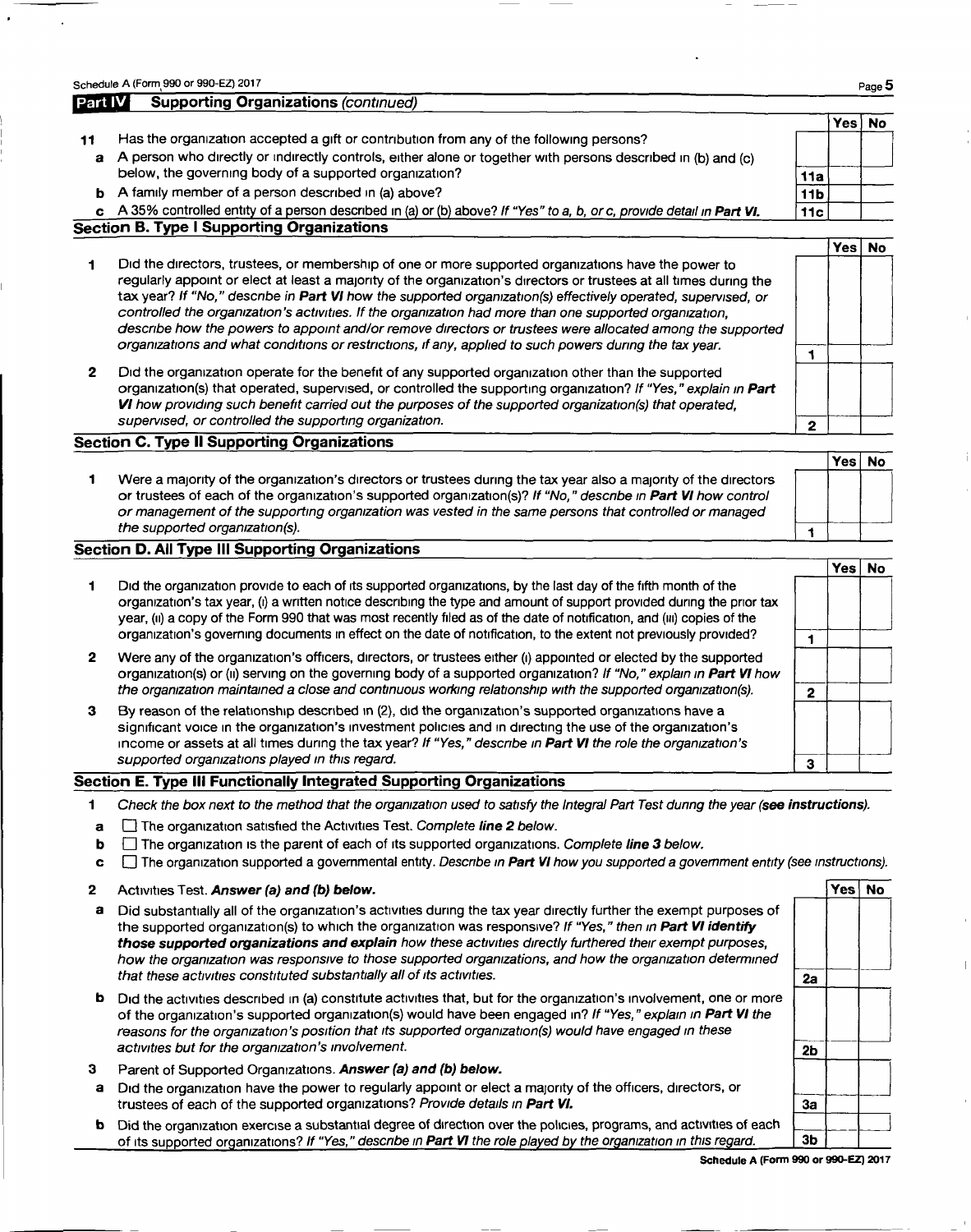| Schedule A (Form 990 or 990-EZ) 2017                                                                                                                                                                                                                                   |                                |                | Page 6<br>$\mathcal{E}$        |
|------------------------------------------------------------------------------------------------------------------------------------------------------------------------------------------------------------------------------------------------------------------------|--------------------------------|----------------|--------------------------------|
| Type III Non-Functionally Integrated 509(a)(3) Supporting Organizations<br>Part V                                                                                                                                                                                      |                                |                |                                |
| 1 <b>Check here if the organization satisfied the Integral Part Test as a qualifying trust on Nov. 20, 1970 (explain in Part VI). See</b><br>instructions. All other Type III non-functionally integrated supporting organizations must complete Sections A through E. |                                |                |                                |
| <b>Section A - Adjusted Net Income</b>                                                                                                                                                                                                                                 | (B) Current Year<br>(optional) |                |                                |
| 1 Net short-term capital gain                                                                                                                                                                                                                                          | $\blacksquare$                 |                |                                |
| 2 Recoveries of prior-year distributions                                                                                                                                                                                                                               | $\overline{\mathbf{2}}$        |                |                                |
| 3 Other gross income (see instructions)                                                                                                                                                                                                                                | 3                              |                |                                |
| 4 Add lines 1 through 3.                                                                                                                                                                                                                                               | 4                              |                |                                |
| 5 Depreciation and depletion                                                                                                                                                                                                                                           | 5                              |                |                                |
| 6 Portion of operating expenses paid or incurred for production or<br>collection of gross income or for management, conservation, or<br>maintenance of property held for production of income (see instructions)                                                       | 6                              |                |                                |
| 7 Other expenses (see instructions)                                                                                                                                                                                                                                    | $\overline{\mathbf{z}}$        |                |                                |
| 8 Adjusted Net Income (subtract lines 5, 6, and 7 from line 4)                                                                                                                                                                                                         | 8                              |                |                                |
| <b>Section B - Minimum Asset Amount</b>                                                                                                                                                                                                                                |                                | (A) Prior Year | (B) Current Year<br>(optional) |
| 1 Aggregate fair market value of all non-exempt-use assets (see<br>instructions for short tax year or assets held for part of year):                                                                                                                                   |                                |                |                                |
| a Average monthly value of securities                                                                                                                                                                                                                                  | 1a                             |                |                                |
| <b>b</b> Average monthly cash balances                                                                                                                                                                                                                                 | 1 <sub>b</sub>                 |                |                                |
| c Fair market value of other non-exempt-use assets                                                                                                                                                                                                                     | 1 <sub>c</sub>                 |                |                                |
| d Total (add lines 1a, 1b, and 1c)                                                                                                                                                                                                                                     | 1 <sub>d</sub>                 |                |                                |
| e Discount claimed for blockage or other<br>factors (explain in detail in Part VI):                                                                                                                                                                                    |                                |                |                                |
| 2 Acquisition indebtedness applicable to non-exempt-use assets                                                                                                                                                                                                         | $\mathbf{2}$                   |                |                                |
| 3 Subtract line 2 from line 1d.                                                                                                                                                                                                                                        | $\overline{\mathbf{3}}$        |                |                                |
| 4 Cash deemed held for exempt use. Enter 1-1/2% of line 3 (for greater amount,                                                                                                                                                                                         |                                |                |                                |
| see instructions)                                                                                                                                                                                                                                                      | 4                              |                |                                |
| 5 Net value of non-exempt-use assets (subtract line 4 from line 3)                                                                                                                                                                                                     | 5                              |                |                                |
| 6 Multiply line 5 by .035.                                                                                                                                                                                                                                             | 6                              |                |                                |
| 7 Recoveries of prior-year distributions                                                                                                                                                                                                                               | $\overline{ }$                 |                |                                |
| 8 Minimum Asset Amount (add line 7 to line 6)                                                                                                                                                                                                                          | 8                              |                |                                |
| <b>Section C - Distributable Amount</b>                                                                                                                                                                                                                                |                                |                | <b>Current Year</b>            |
| 1 Adjusted net income for prior year (from Section A, line 8, Column A)                                                                                                                                                                                                | 1                              |                |                                |
| <b>2</b> Enter 85% of line 1.                                                                                                                                                                                                                                          | $\overline{\mathbf{2}}$        |                |                                |
| 3 Minimum asset amount for prior year (from Section B, line 8, Column A)                                                                                                                                                                                               | 3                              |                |                                |
| 4 Enter greater of line 2 or line 3.                                                                                                                                                                                                                                   | 4                              |                |                                |
| 5 Income tax imposed in prior year                                                                                                                                                                                                                                     | 5                              |                |                                |
| 6 Distributable Amount. Subtract line 5 from line 4, unless subject to                                                                                                                                                                                                 |                                |                |                                |
| emergency temporary reduction (see instructions).                                                                                                                                                                                                                      | 6                              |                |                                |
| 7 $\Box$ Check here if the current year is the organization's first as a non-functionally integrated Type III supporting organization (see                                                                                                                             |                                |                |                                |

instructions).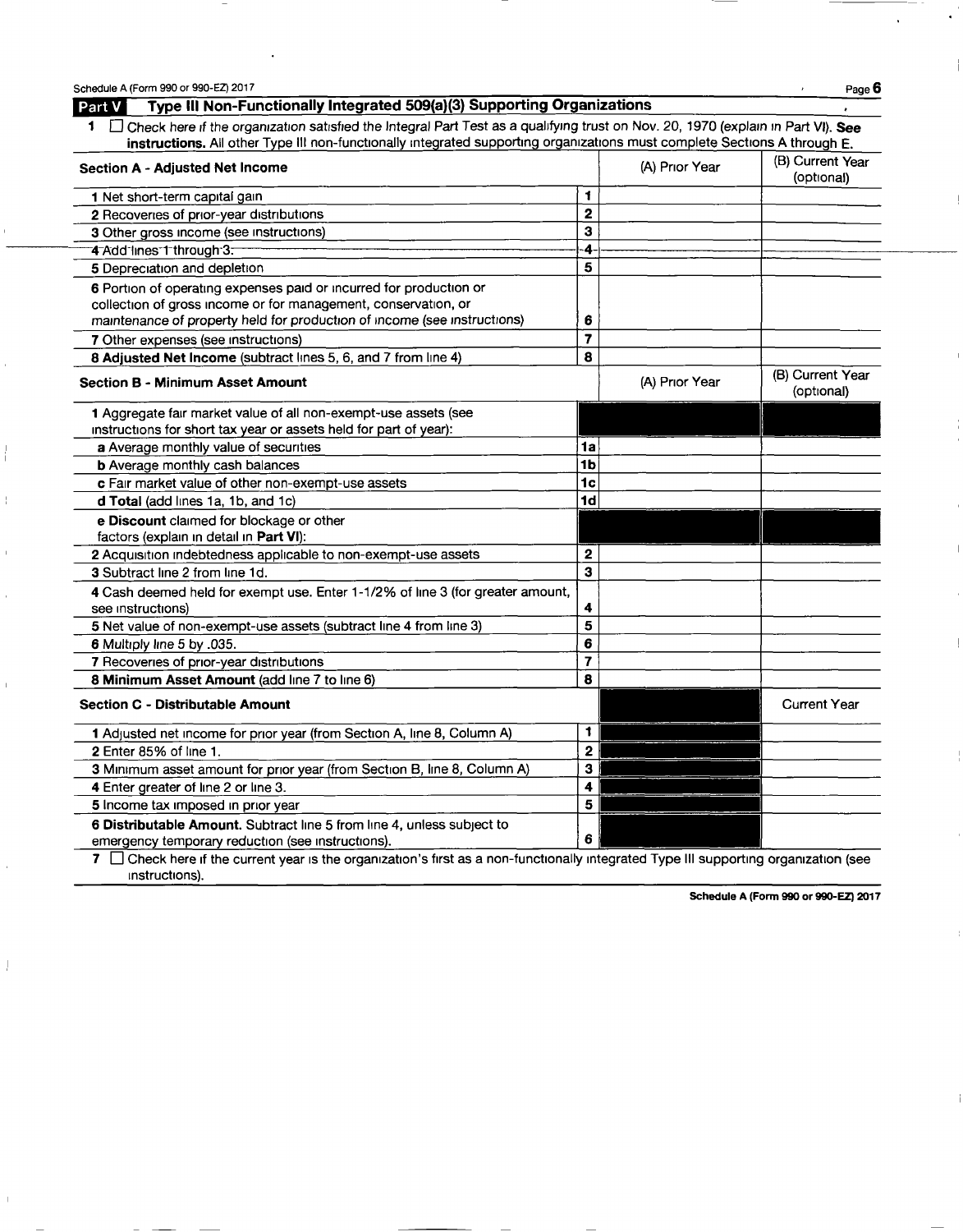|              | Schedule A (Form 990 or 990-EZ) 2017                                                                                                                                          |                                    |                                               | Page 7                                           |  |  |
|--------------|-------------------------------------------------------------------------------------------------------------------------------------------------------------------------------|------------------------------------|-----------------------------------------------|--------------------------------------------------|--|--|
| Part V       | Type III Non-Functionally Integrated 509(a)(3) Supporting Organizations (continued)                                                                                           |                                    |                                               |                                                  |  |  |
|              | <b>Section D - Distributions</b>                                                                                                                                              |                                    |                                               | <b>Current Year</b>                              |  |  |
| 1            | Amounts paid to supported organizations to accomplish exempt purposes                                                                                                         |                                    |                                               |                                                  |  |  |
| $\mathbf{2}$ | Amounts paid to perform activity that directly furthers exempt purposes of supported                                                                                          |                                    |                                               |                                                  |  |  |
|              | organizations, in excess of income from activity                                                                                                                              |                                    |                                               |                                                  |  |  |
| 3            | Administrative expenses paid to accomplish exempt purposes of supported organizations                                                                                         |                                    |                                               |                                                  |  |  |
| 4            | Amounts paid to acquire exempt-use assets                                                                                                                                     |                                    |                                               |                                                  |  |  |
| 5            | Qualified set-aside amounts (prior IRS approval required)                                                                                                                     |                                    |                                               |                                                  |  |  |
| 6            | Other distributions (describe in Part VI). See instructions.                                                                                                                  |                                    |                                               |                                                  |  |  |
| 7            | Total annual distributions. Add lines 1 through 6.                                                                                                                            |                                    |                                               |                                                  |  |  |
| 8            | Distributions to attentive supported organizations to which the organization is responsive                                                                                    |                                    |                                               |                                                  |  |  |
|              | (provide details in Part VI). See instructions.                                                                                                                               |                                    |                                               |                                                  |  |  |
| 9            | Distributable amount for 2017 from Section C, line 6                                                                                                                          |                                    |                                               |                                                  |  |  |
| 10           | Line 8 amount divided by line 9 amount                                                                                                                                        |                                    |                                               |                                                  |  |  |
|              | <b>Section E - Distribution Allocations (see instructions)</b>                                                                                                                | (i)<br><b>Excess Distributions</b> | (ii)<br><b>Underdistributions</b><br>Pre-2017 | (iii)<br><b>Distributable</b><br>Amount for 2017 |  |  |
| 1            | Distributable amount for 2017 from Section C, line 6                                                                                                                          |                                    |                                               |                                                  |  |  |
| $\mathbf{2}$ | Underdistributions, if any, for years prior to 2017<br>(reasonable cause required-explain in Part VI). See<br>instructions.                                                   |                                    |                                               |                                                  |  |  |
| 3            | Excess distributions carryover, if any, to 2017                                                                                                                               |                                    |                                               |                                                  |  |  |
| a            |                                                                                                                                                                               |                                    |                                               |                                                  |  |  |
| b            | From 2013<br>the contract of the con-                                                                                                                                         |                                    |                                               |                                                  |  |  |
| c            | <b>From 2014</b><br>and the company                                                                                                                                           |                                    |                                               |                                                  |  |  |
| d            | <b>From 2015</b><br><b>Contract Contract</b>                                                                                                                                  |                                    |                                               |                                                  |  |  |
| е            | <b>From 2016</b><br>the company of the company of                                                                                                                             |                                    |                                               |                                                  |  |  |
| f            | Total of lines 3a through e                                                                                                                                                   |                                    |                                               |                                                  |  |  |
| g            | Applied to underdistributions of prior years                                                                                                                                  |                                    |                                               |                                                  |  |  |
|              | h Applied to 2017 distributable amount                                                                                                                                        |                                    |                                               |                                                  |  |  |
|              | Carryover from 2012 not applied (see instructions)                                                                                                                            |                                    |                                               |                                                  |  |  |
|              | Remainder. Subtract lines 3g, 3h, and 3i from 3f.                                                                                                                             |                                    |                                               |                                                  |  |  |
| 4            | Distributions for 2017 from                                                                                                                                                   |                                    |                                               |                                                  |  |  |
|              | Section D, line 7:<br>\$                                                                                                                                                      |                                    |                                               |                                                  |  |  |
| a            | Applied to underdistributions of prior years<br>Applied to 2017 distributable amount                                                                                          |                                    |                                               |                                                  |  |  |
| b            | Remainder. Subtract lines 4a and 4b from 4.                                                                                                                                   |                                    |                                               |                                                  |  |  |
| c            |                                                                                                                                                                               |                                    |                                               |                                                  |  |  |
| 5            | Remaining underdistributions for years prior to 2017, if<br>any. Subtract lines 3g and 4a from line 2. For result<br>greater than zero, explain in Part VI. See instructions. |                                    |                                               |                                                  |  |  |
| 6            | Remaining underdistributions for 2017. Subtract lines 3h<br>and 4b from line 1. For result greater than zero, explain in<br>Part VI. See instructions.                        |                                    |                                               |                                                  |  |  |
| 7            | Excess distributions carryover to 2018. Add lines 3j<br>and 4c.                                                                                                               |                                    |                                               |                                                  |  |  |
| 8            | Breakdown of line 7 <sup>-</sup>                                                                                                                                              |                                    |                                               |                                                  |  |  |
| a            | Excess from 2013                                                                                                                                                              |                                    |                                               |                                                  |  |  |
| b            | Excess from 2014                                                                                                                                                              |                                    |                                               |                                                  |  |  |
| c.           | Excess from $2015$ $\ldots$                                                                                                                                                   |                                    |                                               |                                                  |  |  |
| d            | Excess from $2016$ $\ldots$                                                                                                                                                   |                                    |                                               |                                                  |  |  |
| е            | Excess from 2017                                                                                                                                                              |                                    |                                               |                                                  |  |  |
|              |                                                                                                                                                                               |                                    |                                               | Schodule & (Farm 990 or 990-FZ) 2017             |  |  |

 $\hat{\pmb{z}}$ 

 $\tilde{\mathbf{z}}$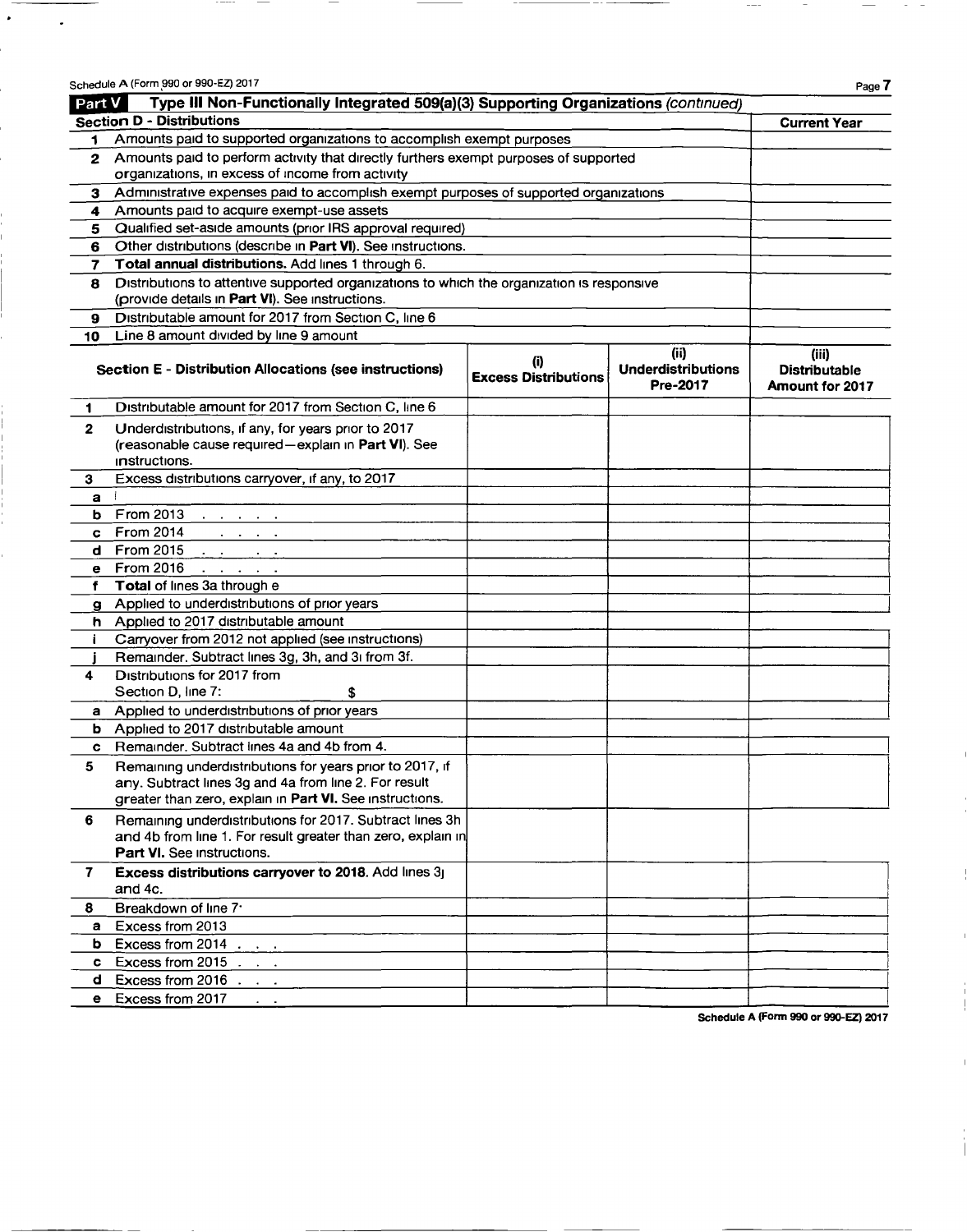J.

 $\overline{\phantom{a}}$ 

| Schedule A (Form 990 or 990-EZ) 2017<br>Page 8 |                                                                                                                                                                                                                                                                                                                                                                                                                                                                                                                                                                                             |  |  |  |  |
|------------------------------------------------|---------------------------------------------------------------------------------------------------------------------------------------------------------------------------------------------------------------------------------------------------------------------------------------------------------------------------------------------------------------------------------------------------------------------------------------------------------------------------------------------------------------------------------------------------------------------------------------------|--|--|--|--|
| Part VI                                        | Supplemental Information. Provide the explanations required by Part II, line 10; Part II, line 17a or 17b; Part<br>III, line 12; Part IV, Section A, lines 1, 2, 3b, 3c, 4b, 4c, 5a, 6, 9a, 9b, 9c, 11a, 11b, and 11c; Part IV, Section<br>B, lines 1 and 2; Part IV, Section C, line 1; Part IV, Section D, lines 2 and 3; Part IV, Section E, lines 1c, 2a, 2b,<br>3a, and 3b; Part V, line 1; Part V, Section B, line 1e; Part V, Section D, lines 5, 6, and 8; and Part V, Section E,<br>lines 2, 5, and 6. Also complete this part for any additional information. (See instructions.) |  |  |  |  |
|                                                |                                                                                                                                                                                                                                                                                                                                                                                                                                                                                                                                                                                             |  |  |  |  |
|                                                |                                                                                                                                                                                                                                                                                                                                                                                                                                                                                                                                                                                             |  |  |  |  |
|                                                |                                                                                                                                                                                                                                                                                                                                                                                                                                                                                                                                                                                             |  |  |  |  |
|                                                |                                                                                                                                                                                                                                                                                                                                                                                                                                                                                                                                                                                             |  |  |  |  |
|                                                |                                                                                                                                                                                                                                                                                                                                                                                                                                                                                                                                                                                             |  |  |  |  |
|                                                |                                                                                                                                                                                                                                                                                                                                                                                                                                                                                                                                                                                             |  |  |  |  |
|                                                |                                                                                                                                                                                                                                                                                                                                                                                                                                                                                                                                                                                             |  |  |  |  |
|                                                |                                                                                                                                                                                                                                                                                                                                                                                                                                                                                                                                                                                             |  |  |  |  |
|                                                |                                                                                                                                                                                                                                                                                                                                                                                                                                                                                                                                                                                             |  |  |  |  |
|                                                |                                                                                                                                                                                                                                                                                                                                                                                                                                                                                                                                                                                             |  |  |  |  |
|                                                |                                                                                                                                                                                                                                                                                                                                                                                                                                                                                                                                                                                             |  |  |  |  |
|                                                |                                                                                                                                                                                                                                                                                                                                                                                                                                                                                                                                                                                             |  |  |  |  |
|                                                |                                                                                                                                                                                                                                                                                                                                                                                                                                                                                                                                                                                             |  |  |  |  |
|                                                |                                                                                                                                                                                                                                                                                                                                                                                                                                                                                                                                                                                             |  |  |  |  |
|                                                |                                                                                                                                                                                                                                                                                                                                                                                                                                                                                                                                                                                             |  |  |  |  |
|                                                |                                                                                                                                                                                                                                                                                                                                                                                                                                                                                                                                                                                             |  |  |  |  |
|                                                |                                                                                                                                                                                                                                                                                                                                                                                                                                                                                                                                                                                             |  |  |  |  |
|                                                |                                                                                                                                                                                                                                                                                                                                                                                                                                                                                                                                                                                             |  |  |  |  |
|                                                |                                                                                                                                                                                                                                                                                                                                                                                                                                                                                                                                                                                             |  |  |  |  |
|                                                |                                                                                                                                                                                                                                                                                                                                                                                                                                                                                                                                                                                             |  |  |  |  |
|                                                |                                                                                                                                                                                                                                                                                                                                                                                                                                                                                                                                                                                             |  |  |  |  |
|                                                |                                                                                                                                                                                                                                                                                                                                                                                                                                                                                                                                                                                             |  |  |  |  |
|                                                |                                                                                                                                                                                                                                                                                                                                                                                                                                                                                                                                                                                             |  |  |  |  |
|                                                |                                                                                                                                                                                                                                                                                                                                                                                                                                                                                                                                                                                             |  |  |  |  |
|                                                |                                                                                                                                                                                                                                                                                                                                                                                                                                                                                                                                                                                             |  |  |  |  |
|                                                |                                                                                                                                                                                                                                                                                                                                                                                                                                                                                                                                                                                             |  |  |  |  |
|                                                |                                                                                                                                                                                                                                                                                                                                                                                                                                                                                                                                                                                             |  |  |  |  |
|                                                |                                                                                                                                                                                                                                                                                                                                                                                                                                                                                                                                                                                             |  |  |  |  |